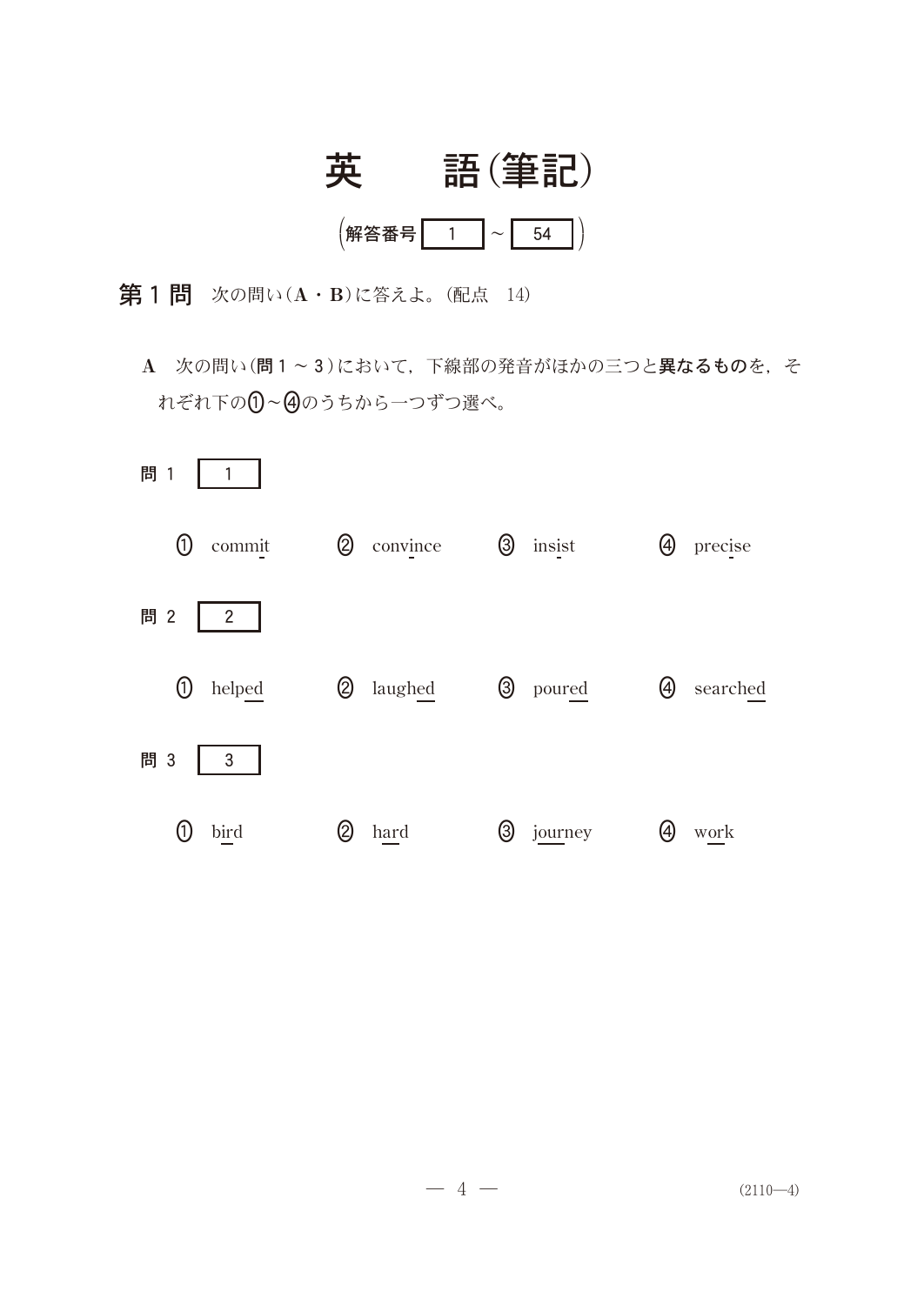B 次の問い(問1~4)において,第一アクセント(第一強勢)の位置がほかの三つ と**異なるもの**を,それぞれ下の(J)~(4)のうちから一つずつ選べ。



 $-5$  — (2110—5)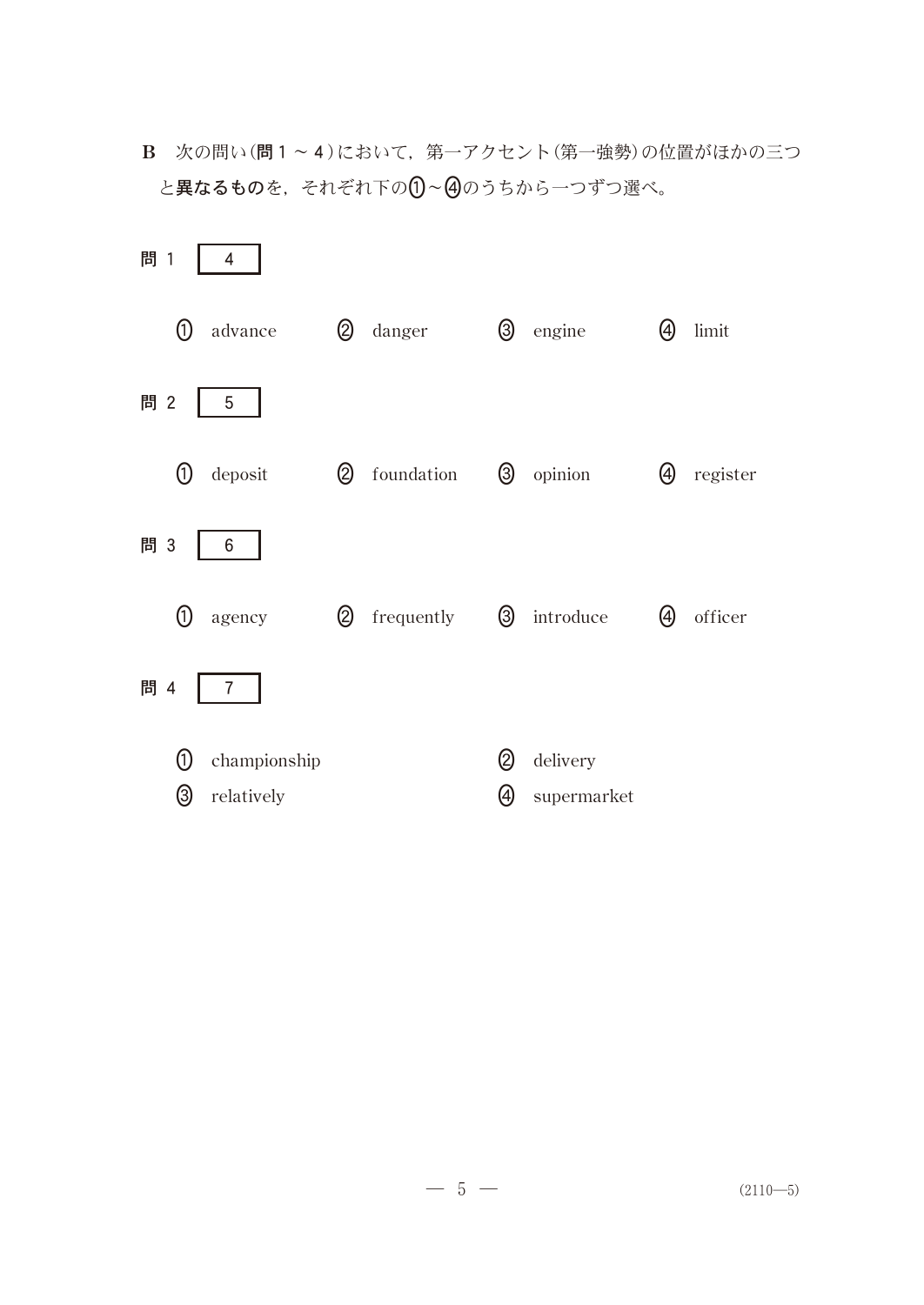#### 第2問 次の問い(A~C)に答えよ。(配点 47)

A 次の問い(問1~10)の 8 ~ 17 に入れるのに最も適当なものを,そ れぞれ下の(J)~⑷のうちから一つずつ選べ。ただし,| 15 |~| 17 |につい ては, ( A )と( B )に入れるのに最も適当な組合せを選べ。

問 1 Jeff didn't accept the job offer because of the 8 salary.

 $(1)$  cheap  $\alpha$  inexpensive  $\alpha$  low  $\alpha$  weak

 $\mathbb{F}$  2 Brenda went | 9 | to get something to drink.

 $\circ$ at downstairs **(2)** downstairs  $\overline{a}$  the downstairs  $\overline{a}$  to downstairs

問 3 After I injured my elbow, I had to quit | 10 | for my school's badminton team.

 $(1)$ playing (2) to be playing (3) to have played (4) to play

**問** 4 It's  $\begin{bmatrix} 11 \\ 11 \end{bmatrix}$  my understanding why he decided to buy such an old car.

(1) against (2) behind (3) beneath (4) beyond 問 5 Nicole | 12 | novels for about seven years when she won the national

⋒ had been writing (2) has been writing (3) has written (4) is writing  $-6$  — (2110—6)

novel contest.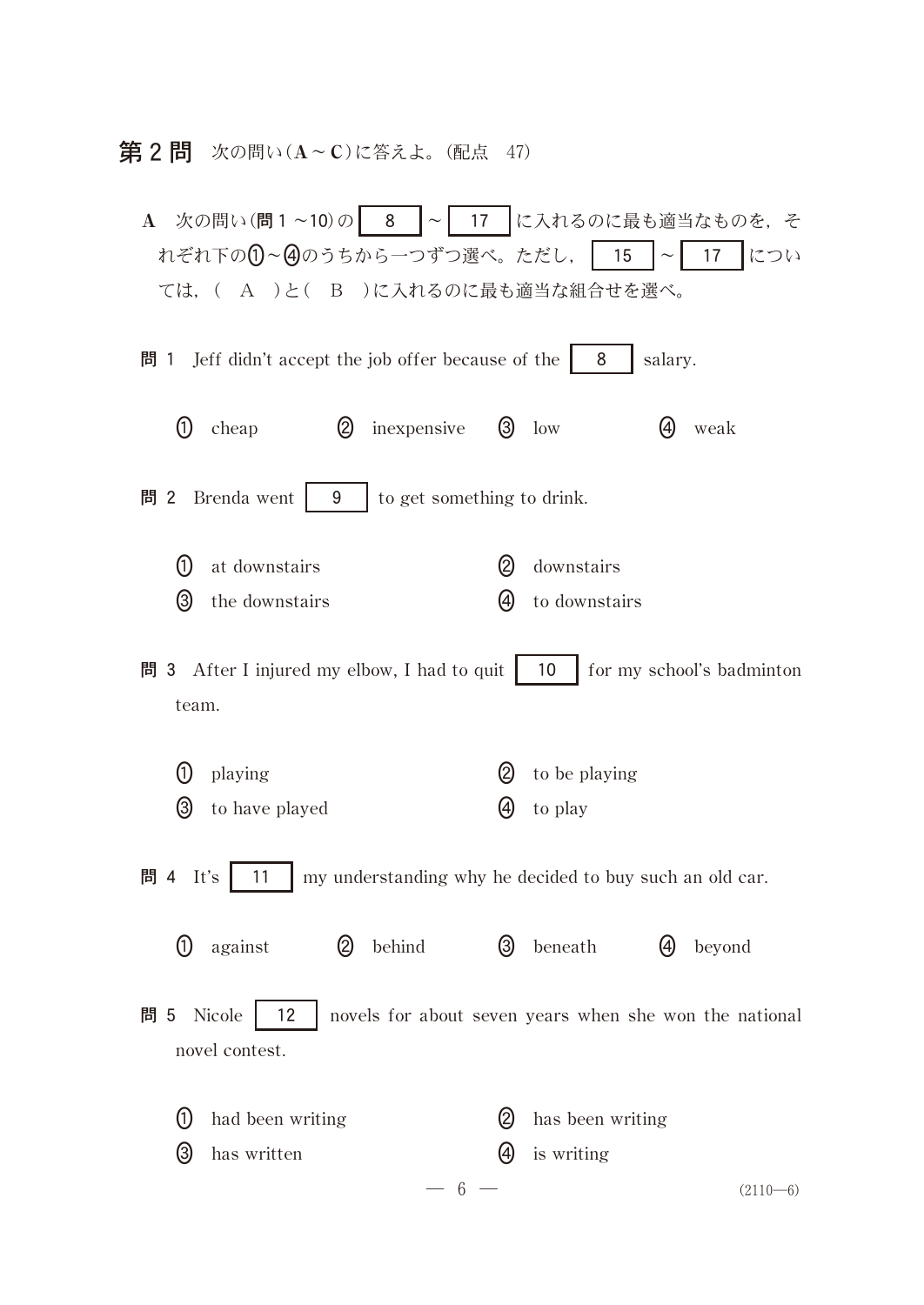- **問 6** Our boss was sick at home, so we did | 13 | we thought was needed to finish the project.
- $\Omega$  how  $\begin{array}{ccc} \text{(2)} & \text{that} \\ \text{(3)} & \text{what} \\ \text{(4)} & \text{which} \end{array}$  $\mathbb{B}$  7 | 14 | I didn't notice it, but there was a huge spider in the bathroom.  $(1)$  At first  $\alpha$  Beginning  $\beta$  Besides  $\beta$  Firstly 問 8 Rafael (A) a pair of swallows (B) a nest in the tree in front of the house.  $\vert$  15  $\begin{array}{ccc} \textbf{()} & A: \text{looked} & B: \text{making} \end{array}$   $\begin{array}{ccc} \textbf{()} & A: \text{looked} & B: \text{to make} \end{array}$  $\overline{a}$  A : saw B : making  $\overline{a}$  A : saw B : to make **問 9** It  $(A)$  be long  $(B)$  the plum blossoms come out. They may even bloom this coming weekend.  $\vert$  16  $(1)$  A : should  $B:$  before  $\bigotimes A:$  should  $B:$  enough  $\mathcal{A}:$ shouldn't  $B:$  before  $\mathcal{A}:$  A: shouldn't  $B:$  enough **問10** Melissa said she ( $\bf{A}$ ) rather go snowboarding next weekend ( $\bf{B}$ ) go ice-skating. 17  $\left( \mathcal{D}\right)$  $A:$  could  $B:$  than  $\emptyset$   $A:$  could  $B:$  to  $\overline{A}$  A:would B:than  $\overline{A}$  A:would B:to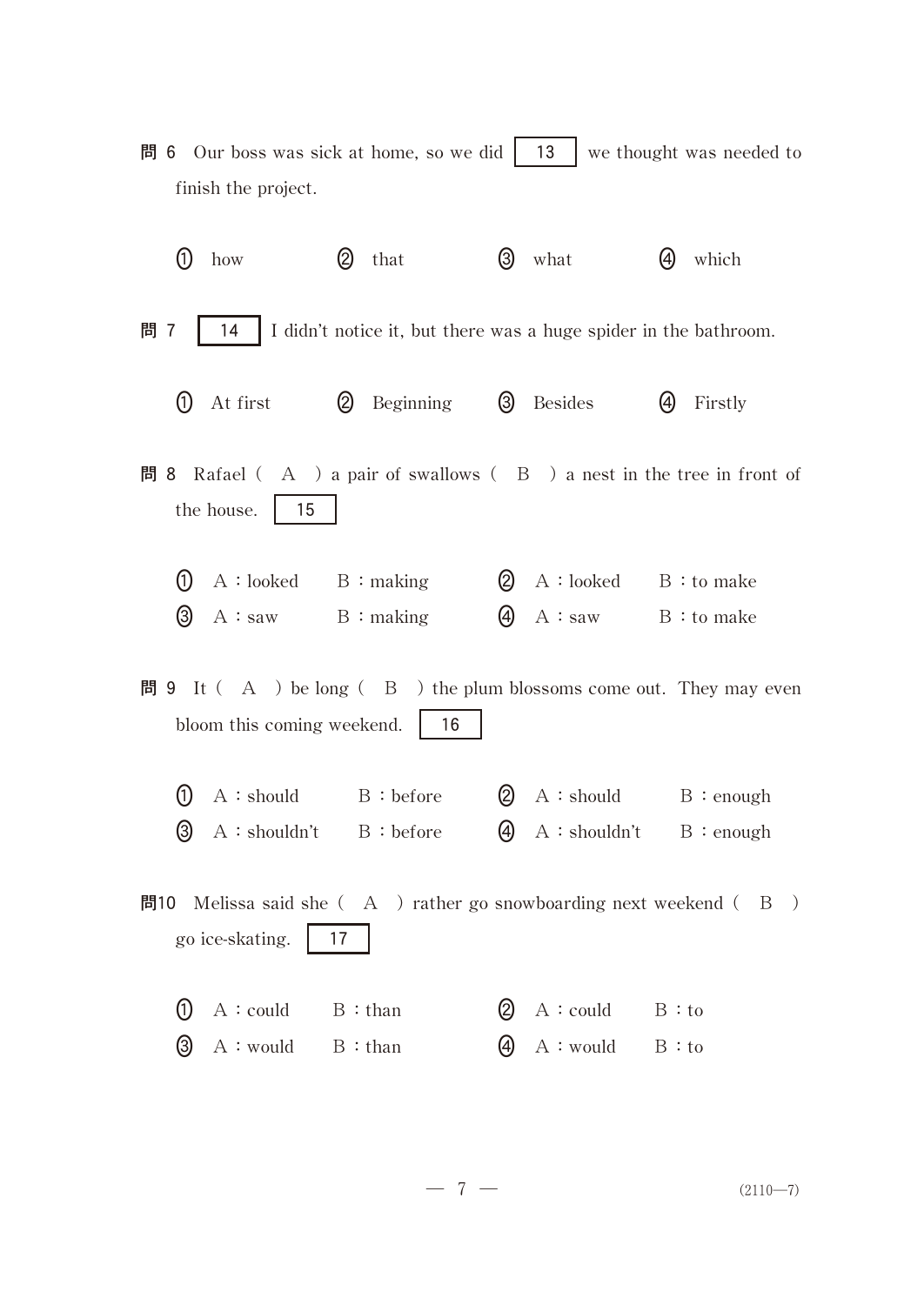<u>B 次の問い(問1~3)において,それぞれ下の(1)~(6</u>)の語句を並べかえて空所を 補い,最も適当な文を完成させよ。解答は | 18 |~ | 23 |に入れるものの番 号のみを答えよ。

問 1 Student: What are we going to do with the Australian students after they arrive? Teacher: The first night, we'll have a barbecue by the river so that you all 18 | 19 quickly.  $(1)$  can each get  $\begin{array}{ccc} \textbf{(4)} & \text{know} & \textbf{(5)} & \text{other} & \textbf{(6)} & \text{to} \end{array}$ 問 2 Bridget: How was your basketball season last year? Toshi: I 20 | 21 | 21  $\left( \begin{matrix} 0 \end{matrix} \right)$  highest  $\left( \begin{matrix} 2 \end{matrix} \right)$  on  $\left( \begin{matrix} 3 \end{matrix} \right)$  scorer (4) the second  $\overline{6}$  the team  $\overline{6}$  was 問 3 Evan: I want to buy my first computer, but I don't know which one I should get. Sam: Don't worry. Electronic stores always have experts available to give advice  $\begin{array}{|c|c|c|c|c|c|c|c|c|} \hline \end{array}$  23 using computers.  $_{\tiny\textregistered}$  $\alpha$  aren't **(2)** familiar **(3)** those  $\overline{4}$  to  $\overline{5}$  who  $\overline{6}$  with

 $-8$  — (2110—8)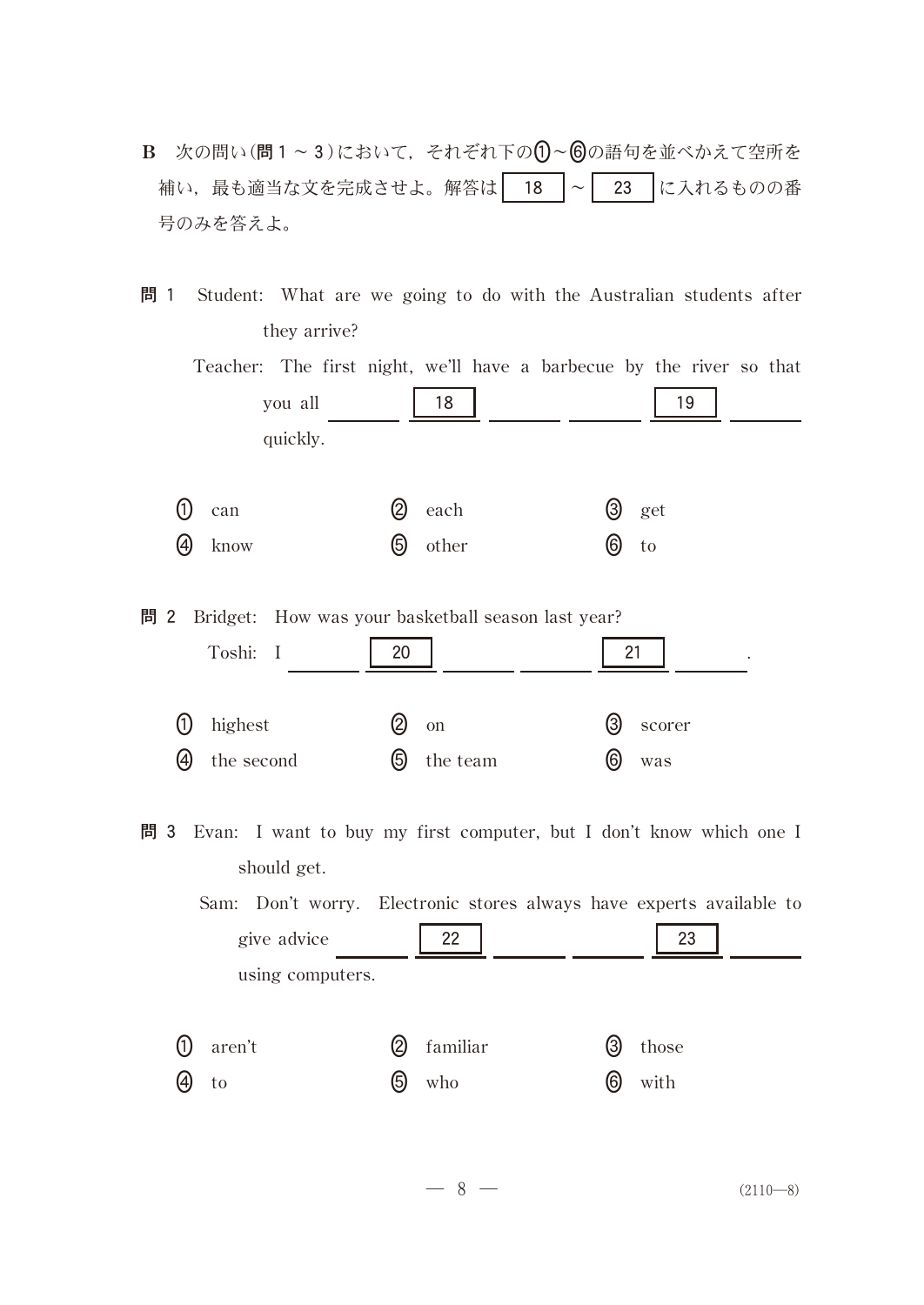- $C$  次の問い(問1~3)の会話が最も適切なやりとりとなるように 24 ~ 26 を埋めるには, (A)と(B)をどのように組み合わせればよいか, それぞれ下 の(1)~⑧のうちから一つずつ選べ。
- 問 1 Shelly: I can't wait till next Tuesday.
	- Lisa: What's happening next Tuesday?
	- Shelly: Don't you remember? There's going to be a jazz concert after school.

Lisa: Really? I thought it | 24



 $-9$  — (2110—9)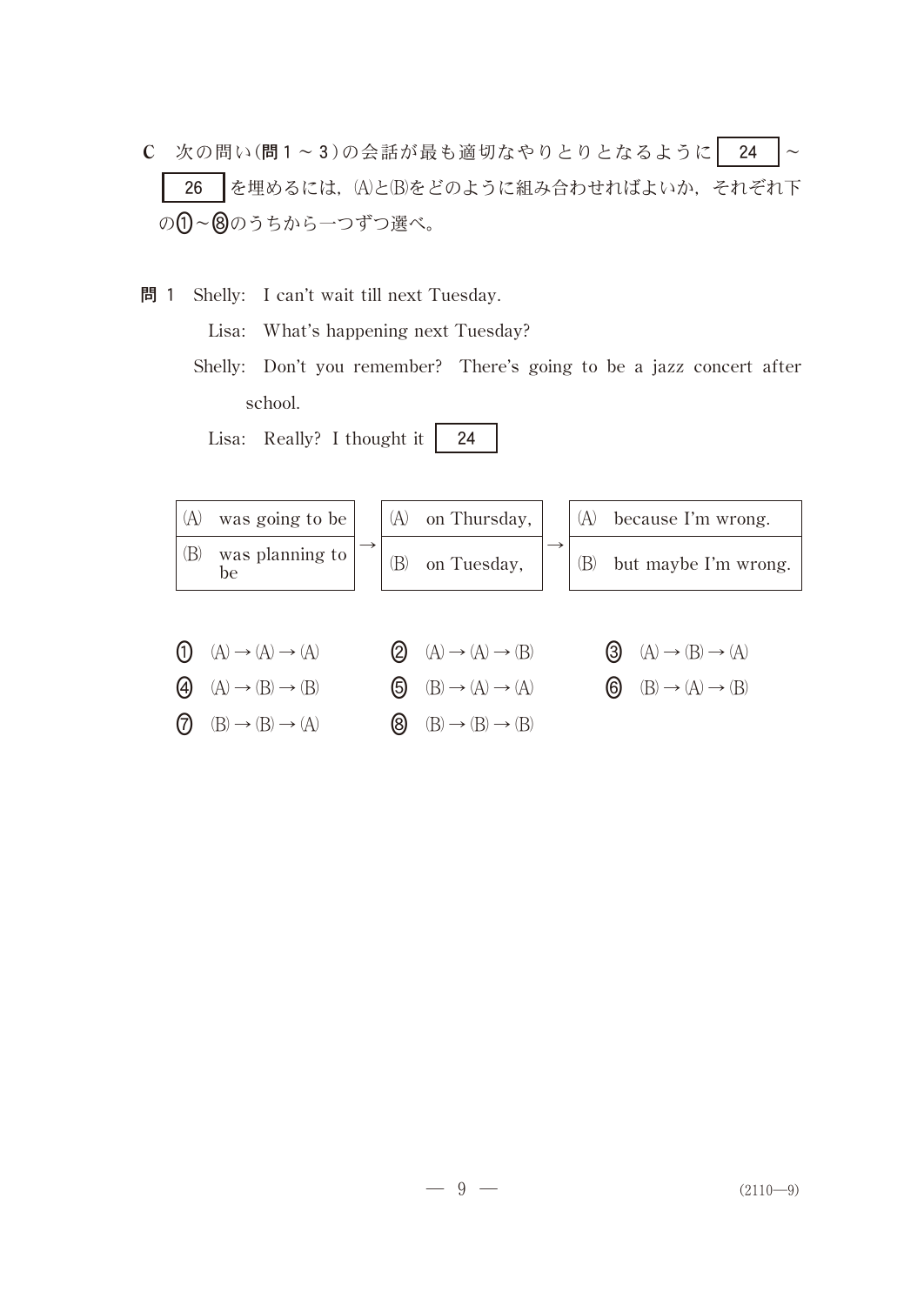- 問 2 Tomohiro: Hi, Casey. I'm glad you made it in time. Our flight's scheduled to depart soon.
	- Casey: Thank you for telling me not to take the bus. I never thought the traffic would be so heavy at this time of day.
	- Tomohiro: I always check traffic and railroad conditions when I have a plane to catch.

Casey: You're so helpful. 25



 $\bigoplus$   $(A) \rightarrow (A) \rightarrow (A)$  $\begin{array}{ccc} \textcircled{2} & (\textsf{A}) \rightarrow (\textsf{A}) \rightarrow (\textsf{B}) & \textcircled{3} & (\textsf{A}) \rightarrow (\textsf{B}) \rightarrow (\textsf{A}) \end{array}$  $\bigoplus$   $(A) \rightarrow (B) \rightarrow (B)$   $\bigoplus$   $(B) \rightarrow (A) \rightarrow (A)$   $\bigoplus$   $(B) \rightarrow (A) \rightarrow (B)$  $\bigcirc$   $(B) \rightarrow (B) \rightarrow (A)$   $\bigcirc$   $(B) \rightarrow (B) \rightarrow (B)$ 

問 3 Hoang: The typhoon over the weekend was pretty strong, wasn't it? Nao: Yeah, and my club's soccer match in Fukuoka Park was canceled. Hoang: We can never predict what the weather will bring. Nao: I agree. Did the typhoon also go through Shizuoka? Hoang: Yes, it did. 26 I hope we get another chance to do it.

| (A)                       | It's because                                                                                                            | (A)                                         |            | we didn't cancel our trip<br>to Mt. Fuji,                                                                               |                      | (A) | fortunately.                                                                   |
|---------------------------|-------------------------------------------------------------------------------------------------------------------------|---------------------------------------------|------------|-------------------------------------------------------------------------------------------------------------------------|----------------------|-----|--------------------------------------------------------------------------------|
| B)                        | That's why                                                                                                              | $\rightarrow$<br>$\left( \mathrm{B}\right)$ |            | we had to cancel our trip<br>to Mt. Fuji,                                                                               |                      | (B) | unfortunately.                                                                 |
| (1)<br>$\left( 4 \right)$ | $(A) \rightarrow (A) \rightarrow (A)$<br>$(A) \rightarrow (B) \rightarrow (B)$<br>$(B) \rightarrow (B) \rightarrow (A)$ |                                             | (5)<br>(8) | $(A) \rightarrow (A) \rightarrow (B)$<br>$(B) \rightarrow (A) \rightarrow (A)$<br>$(B) \rightarrow (B) \rightarrow (B)$ | (3)<br>$\circled{6}$ |     | $(A) \rightarrow (B) \rightarrow (A)$<br>$(B) \rightarrow (A) \rightarrow (B)$ |
|                           |                                                                                                                         |                                             |            | $-10$                                                                                                                   |                      |     | $(2110 - 10)$                                                                  |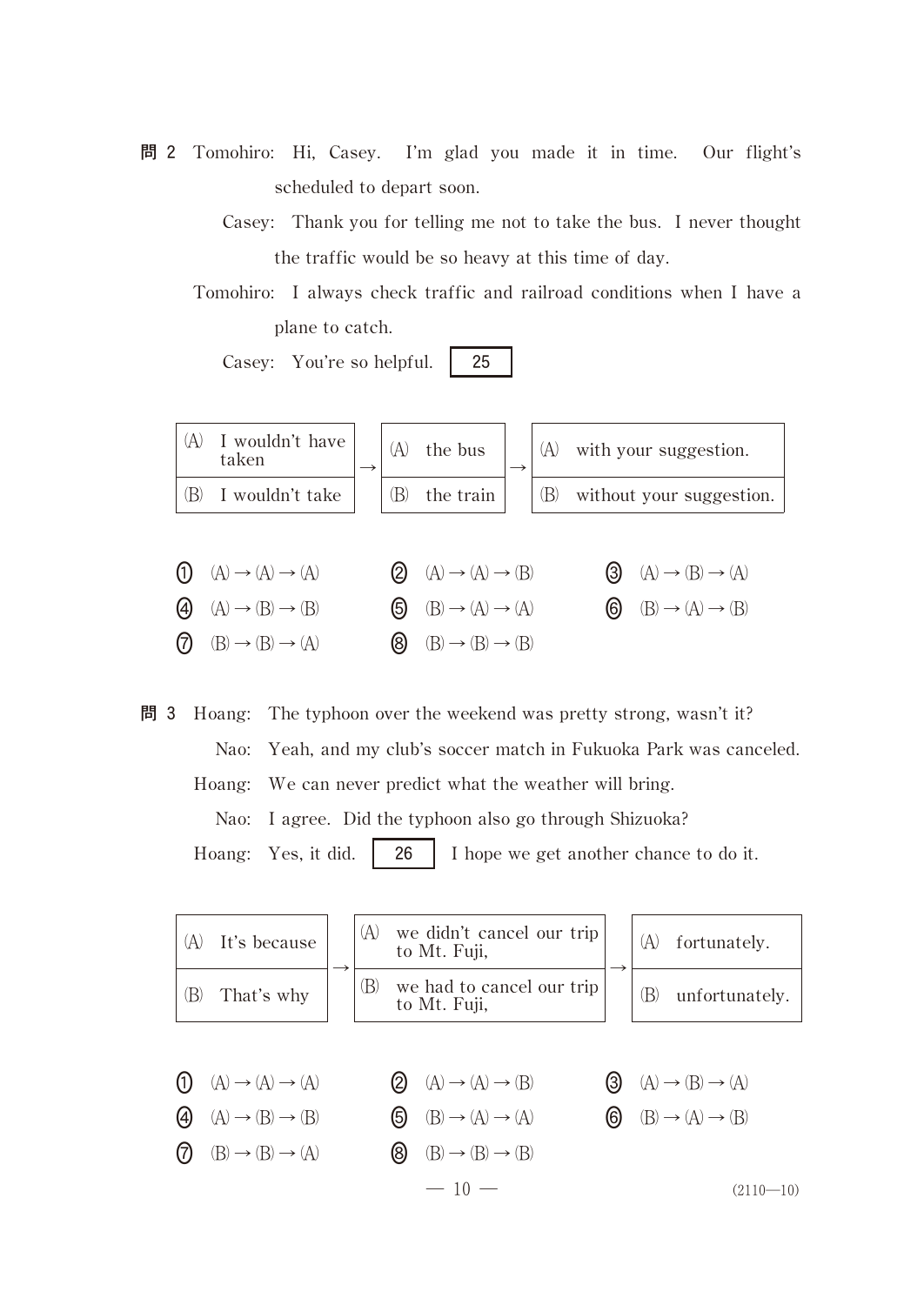#### 第3問 次の問い(A・B)に答えよ。(配点 33)

A 次の問い(問1~3)のパラグラフ(段落)には、まとまりをよくするために<mark>取り</mark> 除いた方がよい文が一つある。取り除く文として最も適当なものを,それぞれ下 線部(J)~(4)のうちから一つずつ選べ。

# 問 1 27

When you encounter unfamiliar things in a new environment, you may experience culture shock even in your own country. When Tsubasa started college life away from his family, everything seemed exciting and new to him, but then he began to feel unexpected anxiety about his surroundings.  $\,\,\mathbb{O}^{\text{He}}$ realized people sometimes misunderstood him because of his regional accent and expressions.  $\mathcal{Q}$  He knew that his parents missed him very much because he was their only child. 3 He also noticed many of his classmates had learned various things in high school that he had never even heard of. Everyone seemed smarter, more mature, and even more fashionable than he was.  $\mathbf{\mathfrak{q}}$ He was afraid he was already too far behind in everything. However, it turned out that most of the other students had more or less the same feelings of anxiety he had. Now, he enjoys studying at college without such feelings.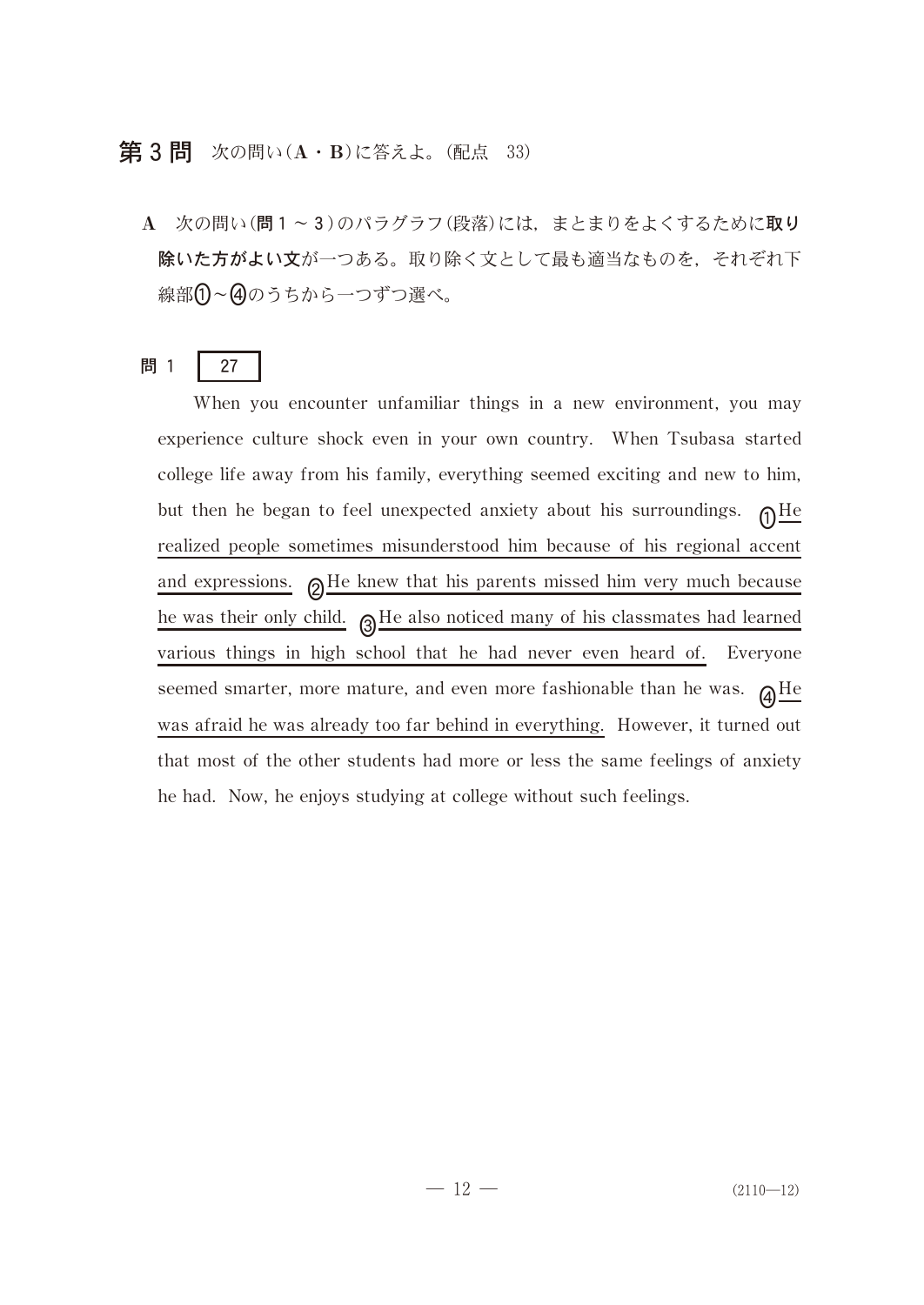# 問 2 28

Is the tomato a vegetable or a fruit? There was a U.S. court case on this issue in the 1890s. At the time, people had to pay taxes for importing vegetables, but not for importing fruits. Biologically, fruits develop from a part in the base of a flower and contain seeds. measurement of this scientific definition, tomatoes, as well as cucumbers, pumpkins, and green peppers, are fruits. **Q**Contrary to what science says, most people consider the tomato a vegetable and use it as a vegetable.  $\mathcal{B}$  For example, in some countries the tomato has been given names such as "golden apple" and "love apple." **A**Tomatoes are eaten cooked or raw as many vegetables are and not traditionally served for dessert like fruits. The court concluded that the tomato was a vegetable based on the simple fact that most people considered it a vegetable.

# 問 3 29

In response to the problem of the world's growing demand for animal protein, a conference was held to discuss the various benefits of using insects as an alternative source of food to pigs, chickens, and cows.  $\:\:\mathbb{O}^{\text{It isn't well}}$ known, but insects are an extremely healthy food as they are full of protein, vitamins, and minerals. 2 Insects have been around for millions of years, living with the dinosaurs and then very early human beings.  $\mathcal{B}$  Raising insects can be environmentally friendly as they neither take up much space, eat much food, nor release much greenhouse gas.  $\mathbf{\mathsf{Q}}$  Most are able to survive with little water, making them an ideal alternative food for locations with severe water shortages. The evidence shows that there are many benefits of using insects as food. It just may take time to change people's minds about eating them.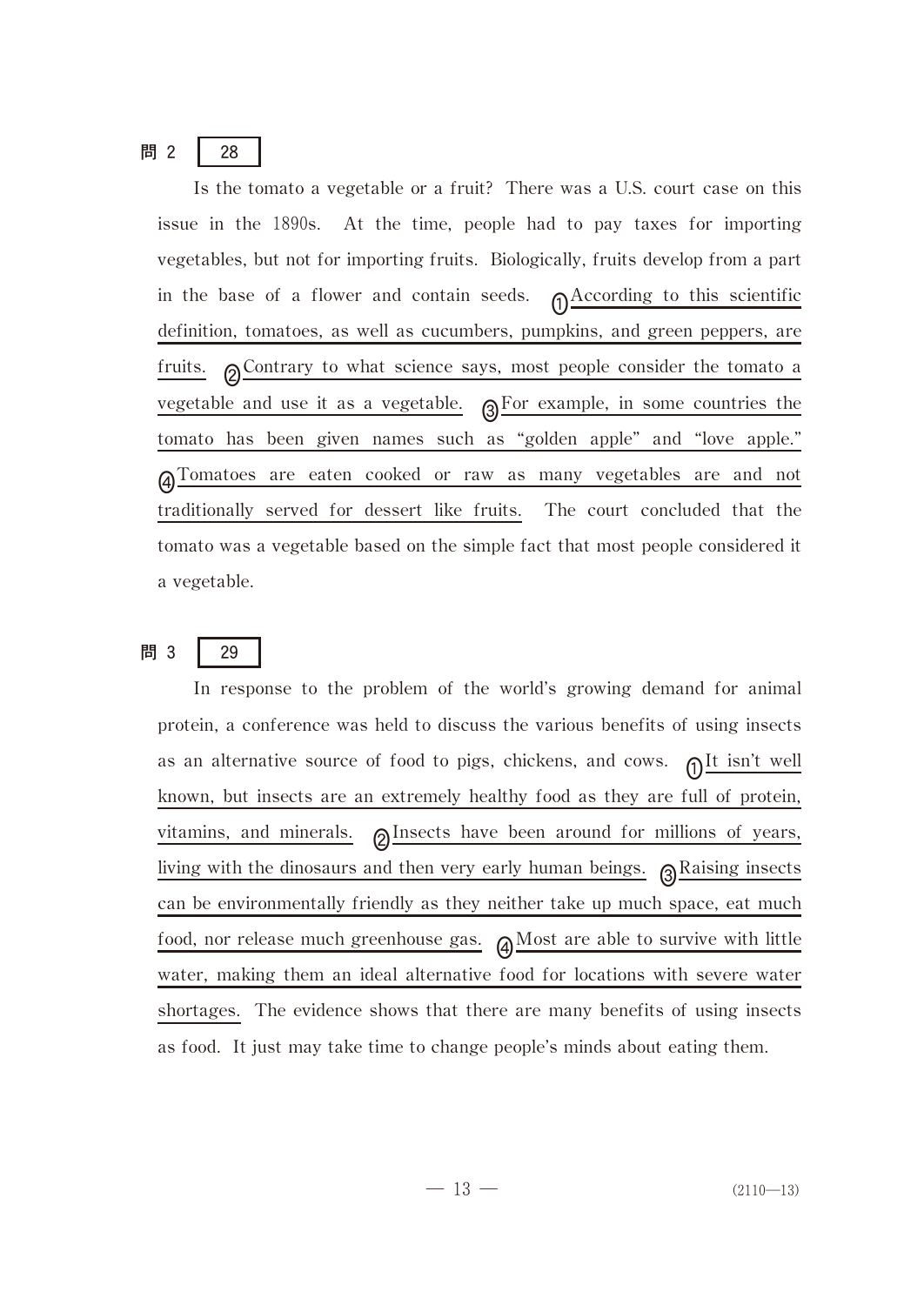- B 次の会話は、ある大学で映像制作の課題について学生たちが話し合いをしてい る場面の一部である。 30 |~ 32 |に入れるのに最も適当なものを、それ ぞれ下の(J)~(4)のうちから一つずつ選べ。
	- Jennifer: Let's get started. We are supposed to create a film for a group project in our film-making class. As the group leader, I think the sooner we start, the better our movie will be. Does anyone have any ideas for our movie?
	- Michael: I do. I think many people watch movies to feel happier, so why don't we make something that can make people feel good? Last year, one group of students in this class made a documentary about our university basketball team. They filmed interviews with players and their training many times over a period of three months. For the audience, watching the documentary was a way of experiencing the hard work of the players, the friendships among the teammates from different backgrounds, the trust between the players and their coach, and finally the joy of their victory in the national tournament. Their amazing story of triumph appealed to a wide audience and everyone involved in the film received lots of praise. I would like to create a similar movie documenting people working hard and achieving their goals.

Jennifer: So, are you saying that | 30 |?

- $\Omega$ audiences enjoy watching stories of people achieving success
- 2 audiences want to watch interviews of hardworking athletes
- documentary films can make audiences happy very easily
- it is important for us to spend a long time making our movie

Michael: Yes, that's right.

—  $14$  — (2110—14)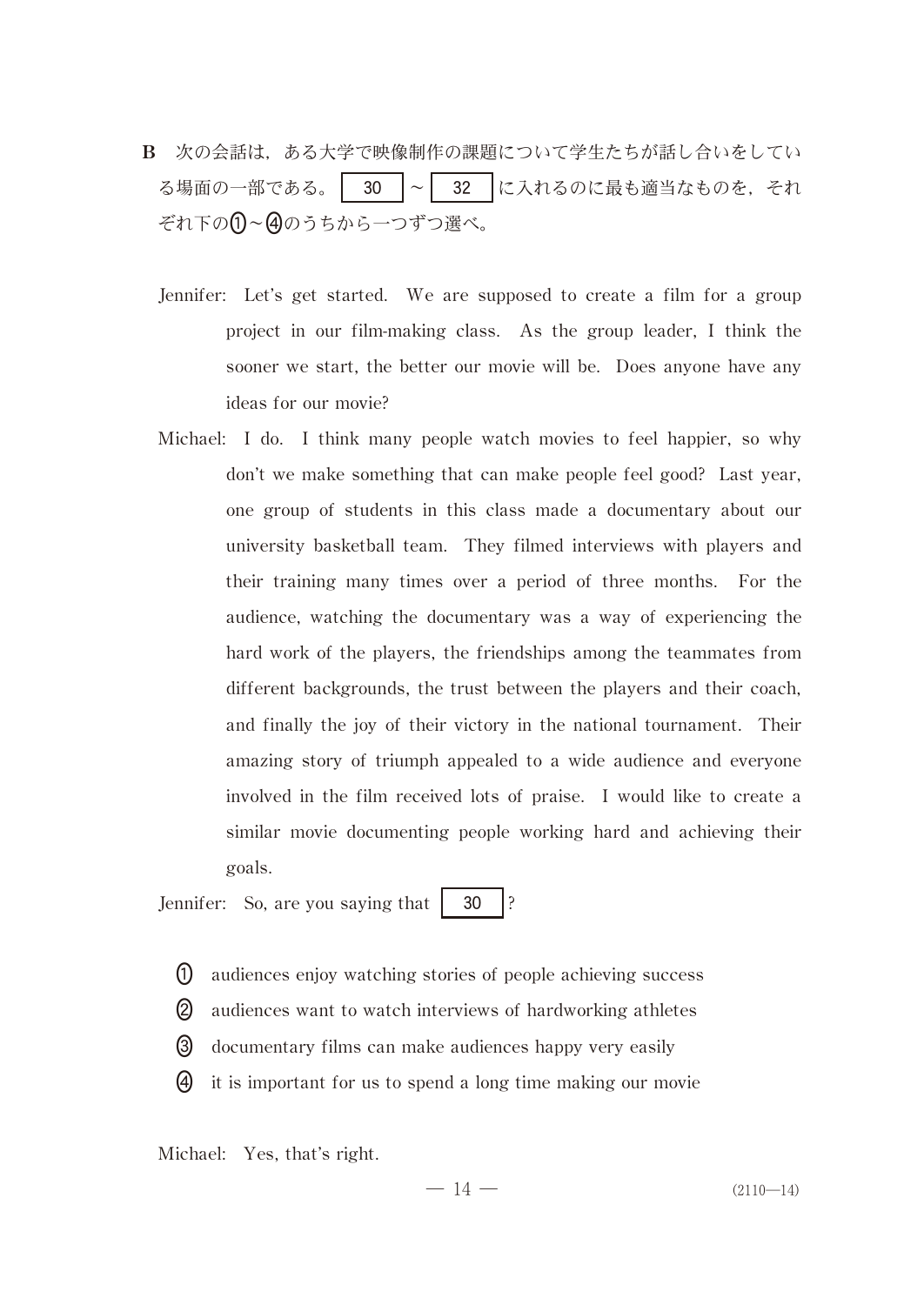- Kim: Filming star players or people who are successful sounds interesting, but it may be difficult for ordinary people to identify themselves with the people in these extraordinary stories. I think people feel more satisfied when they watch movies that they can connect with. That's the reason people like love stories. People like to imagine: "How would I get her attention?"; "How would I ask him out on a date?"; or "Where would we go on our first date?"
- Mary: I agree. People want to watch something on the screen that they can imagine themselves doing because it's familiar to them. And we can add a little suspense or excitement by asking the audience a "what if" question in an everyday setting. For example, what if we found a treasure map somewhere on campus? This could be the beginning of a nice, fun story, and it could make an exciting movie.
- Jennifer: Kim and Mary, both of you think we should make a movie that 31 .
	- $\Omega$ asks the audience many extraordinary questions
	- **(2)** focuses on successful people doing amazing things
	- has situations that the average person can relate to
	- uses the campus setting to create fun and suspense

Mary: Exactly.

Takeshi: But as a creative work, it should reflect the creator's unique vision, namely, an original way of looking at the world. A great movie usually reflects its director's creative vision in the story or in the way it is told. Remember, the audience wants to watch something novel, too. So, I think we need to think about what our original perspective could be.

—  $15$  — (2110—15)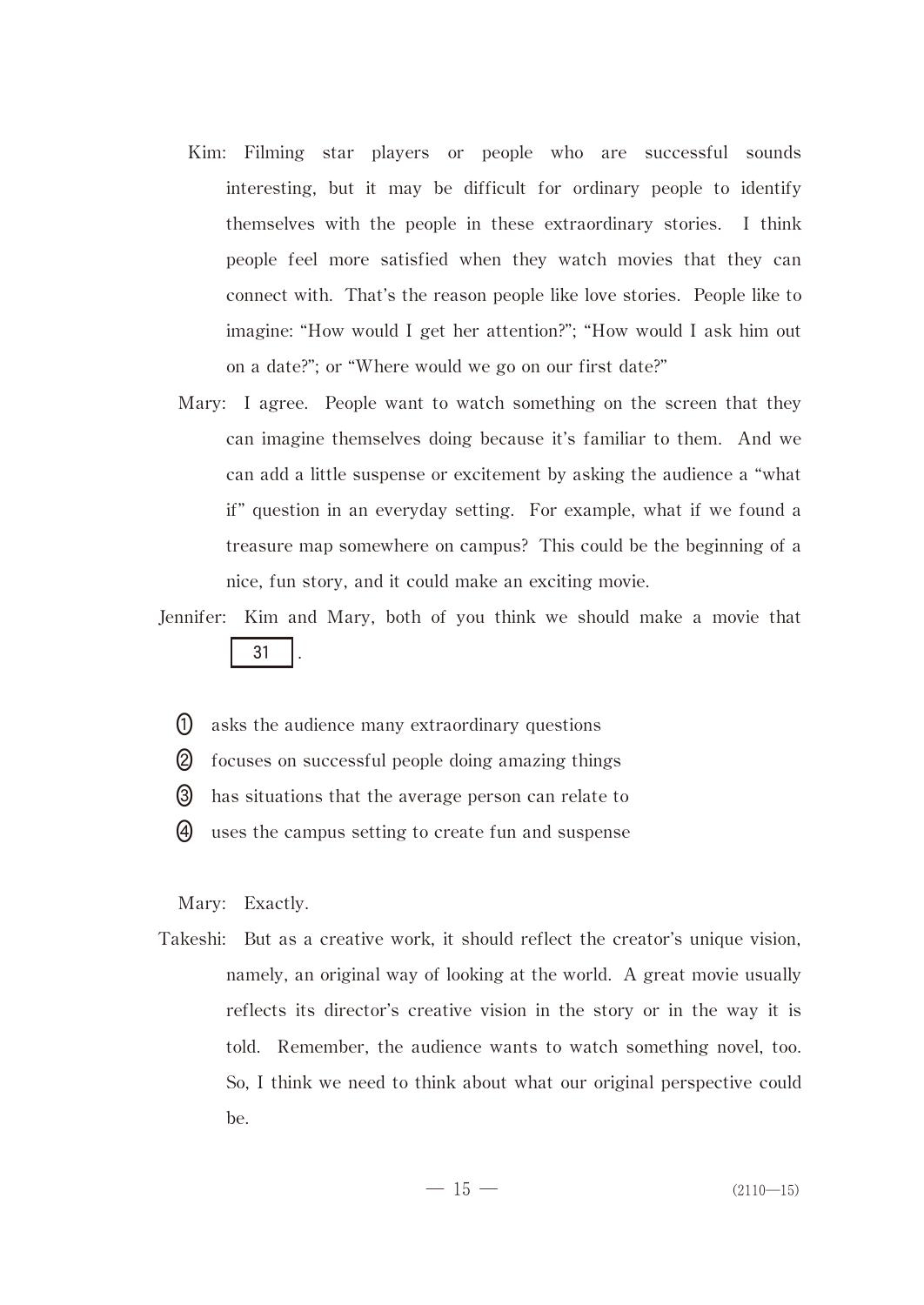- Alisa: Right. If we show something ordinary in an ordinary way, people might not be interested. For example, we are just college students. Some of us are dependent on our parents for support, whereas others are living by themselves for the first time. Some of us come from small towns, and others from big cities. Some of us may feel uneasy about our careers. All of these things sound very ordinary and not really special. So, is it possible to show our world in a unique way that will appeal to the audience?
- John: I think so. These things are not special separately, but the combination of all those things together can make our work unique. I think that's what people would like to see: a movie that they can associate with but that is told from a unique perspective.
- Jennifer: Well, we have some different ideas about our film, but it sounds like everyone is saying that  $\begin{vmatrix} 32 \\ 1 \end{vmatrix}$  is important when making our film.
	- $(1)$ documenting people's real lives
	- making the content highly original
	- showing our different backgrounds
	- thinking of audiences' preferences

Jennifer: OK. Let's discuss this in more depth.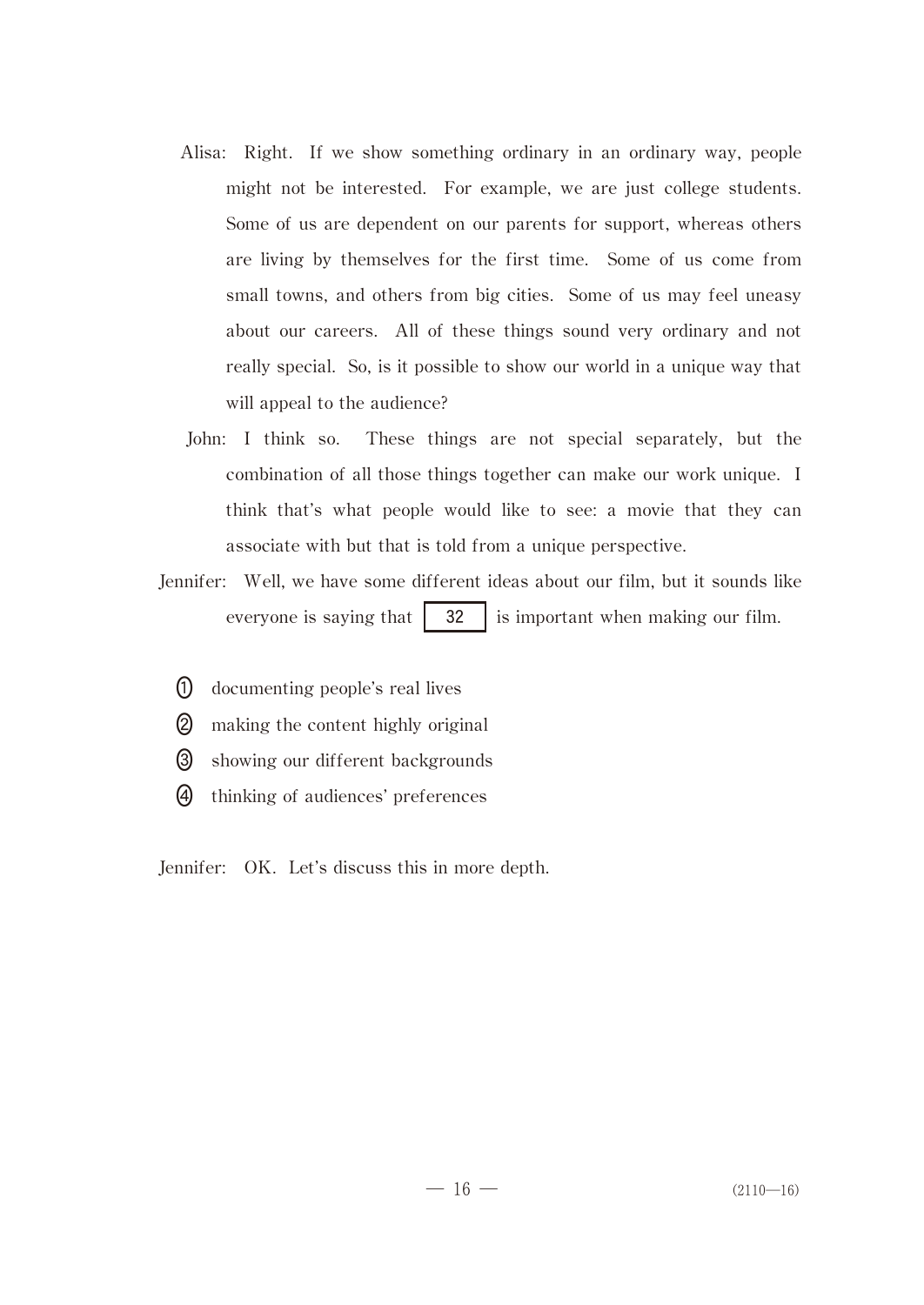## 第4問 次の問い(A·B)に答えよ。(配点 40)

A 次の文章はある説明文の一部である。この文章とグラフを読み,下の問い (問1~4)の 33 ~ 36 に入れるのに最も適当なものを、それぞれ下の **⑴~⑷**のうちから一つずつ選べ。

Color is an important feature considered by consumers when shopping for various products. Marketing companies need to identify the colors that can create an intention to purchase and a desired atmosphere in retail stores. However, it is not easy to anticipate which colors will be popular for individual items, because consumers have different preferences depending on product types. Through the research reported here, we can deepen our understanding of the influence of color on consumers.

In this study, researchers surveyed German consumers to obtain information on whether the participants thought color was important when shopping, how much they were influenced by color when buying various products, and what emotions and associations were related to various colors. First, the researchers examined the data and found that color was indeed important for the participants when shopping, with 68% of them mentioning color as a determining factor when choosing the product they intended to purchase.

Next, the researchers investigated whether the degree of importance consumers put on color varied depending on the products purchased. Figure 1 shows six everyday products and the percentages of the participants who placed high importance on color when purchasing those products. The top two products were both those worn by the participants, and the three lowest were all electronic devices. A total of 36.4% of the participants placed importance on color for cellphones. This was the highest among the electronic products, but only slightly more than half of that for bags, which appeared one rank above.

 $-18$  — (2110—18)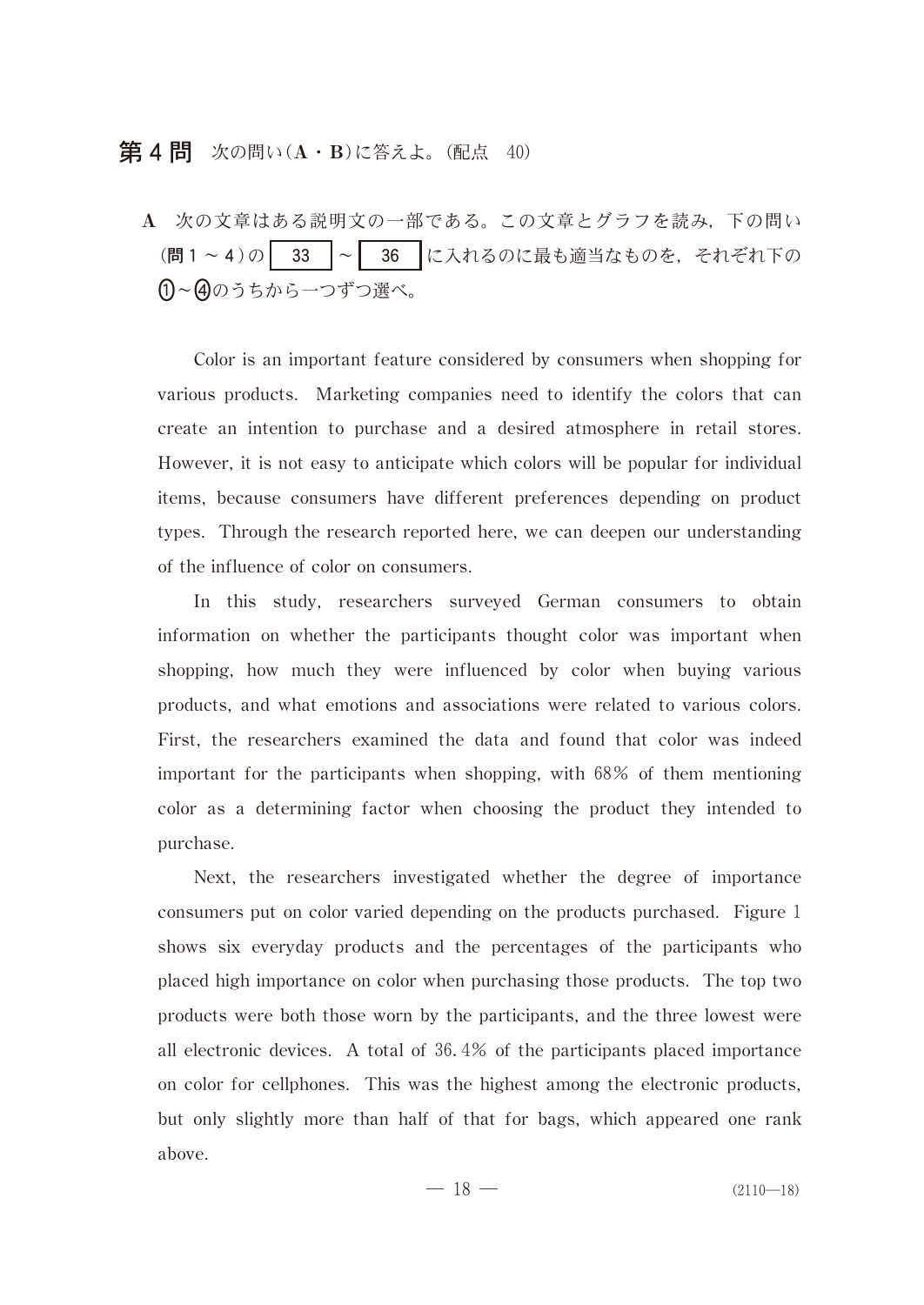

*Figure 1.* The percentages of the participants who placed high importance on color when purchasing six everyday products.

Third, the researchers looked at the participants' perceptions of and associations with colors. The results showed that red had various meanings: love, danger, anger, and power. Green produced a relationship with nature, good luck, and health. Furthermore, the color white was associated with balance, health, and calm. Results showed each color had several different meanings.

The findings summarized in the above passage explained how colors influenced German consumers. However, this influence may vary from country to country. In this globalized world, it has become easier to market products internationally, partly due to the increased use of the Internet. Therefore, it is necessary to consider the importance consumers in other parts of the world place on color in their choices of products. The next part of this passage will examine this topic.

(Okan Akcay(2013)*Product Color Choice and Meanings of Color: A Case of Germany* の 一部を参考に作成)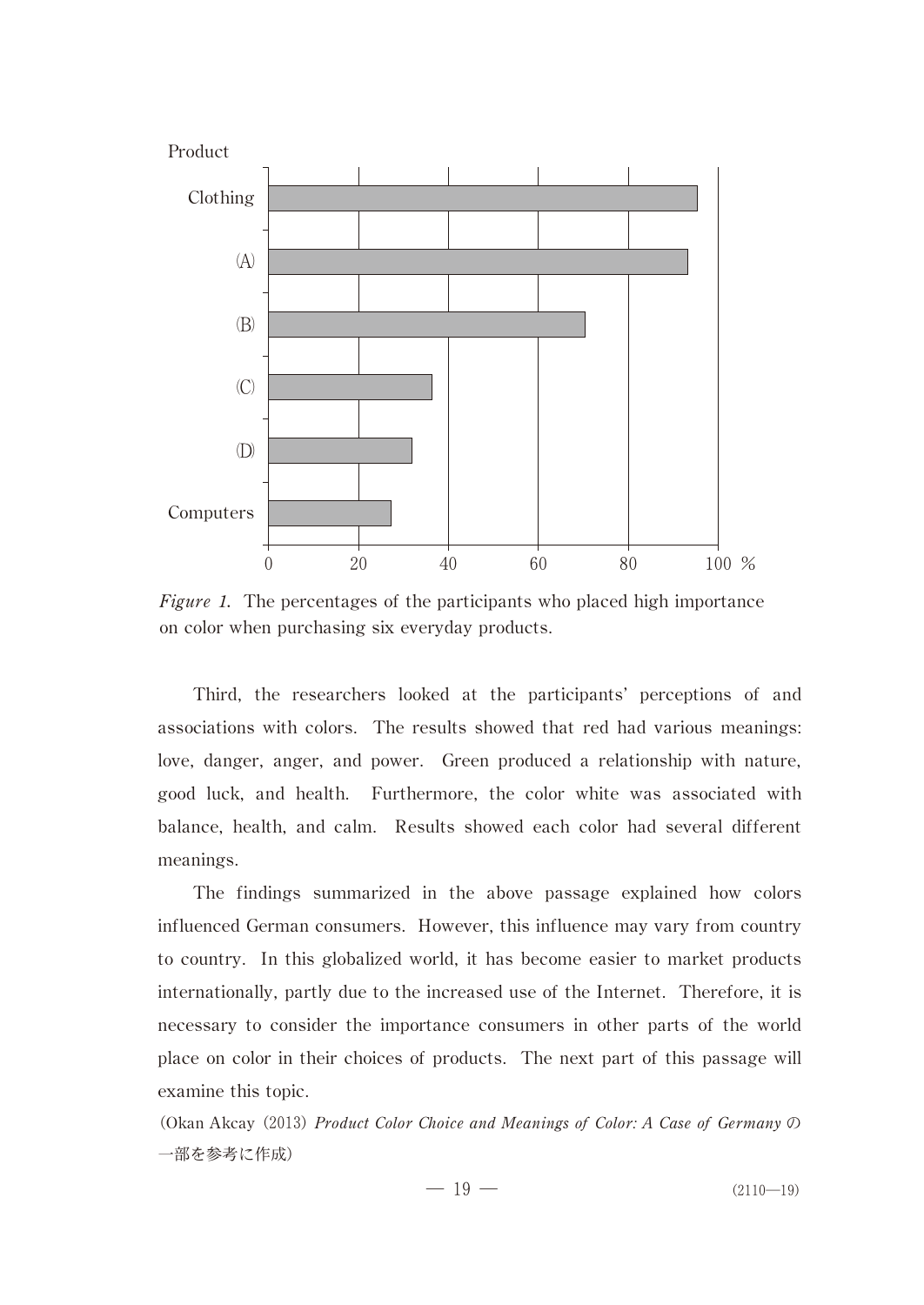- 問 1 The passage mentions that it is difficult to understand which colors consumers like better because | 33
	- $\circ$ color preferences differ from generation to generation
	- consumers' favorite colors vary for different products
	- product marketers choose the most popular colors
	- various products are purchased by consumers when shopping
- **問** 2 In Figure 1, which of the following do  $(A)$ ,  $(B)$ ,  $(C)$ , and  $(D)$  refer to? | 34

|  | $\Omega$ (A) Bags       |  | (B) Footwear (C) Cellphones (D) Music players                   |  |
|--|-------------------------|--|-----------------------------------------------------------------|--|
|  | $\Omega$ (A) Bags       |  | (B) Footwear (C) Music players (D) Cellphones                   |  |
|  |                         |  | <b>3</b> (A) Footwear (B) Bags (C) Cellphones (D) Music players |  |
|  | 4 (A) Footwear (B) Bags |  | $(C)$ Music players $(D)$ Cellphones                            |  |

- **問 3** Which of the following statements is correct according to the passage? 35
	- German businesses consider green to represent passion to consumers.
	- German consumers perceive one color as containing multiple images.
	- German people appear to prefer green clothing to red clothing.
	- German producers choose one color for products after observing their sales.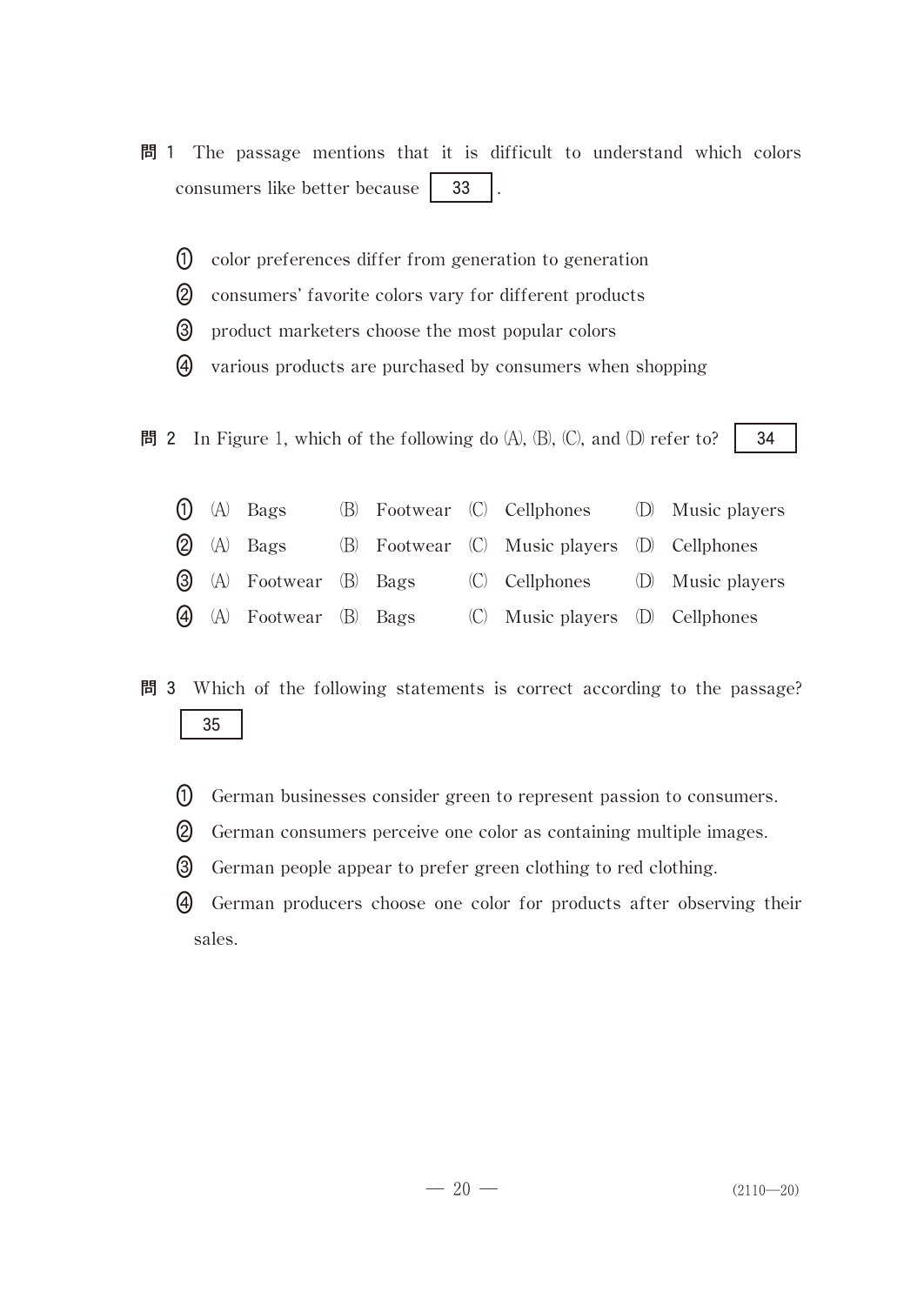問 4 What topic is most likely to follow the last paragraph?  $\begin{bmatrix} 36 \end{bmatrix}$ 

- 
- The effects of globalization on color choices in international business
- The importance of marketing electronic devices in other countries
- The influence of the Internet on product choices in international business
- The significance of color for the consumers in other countries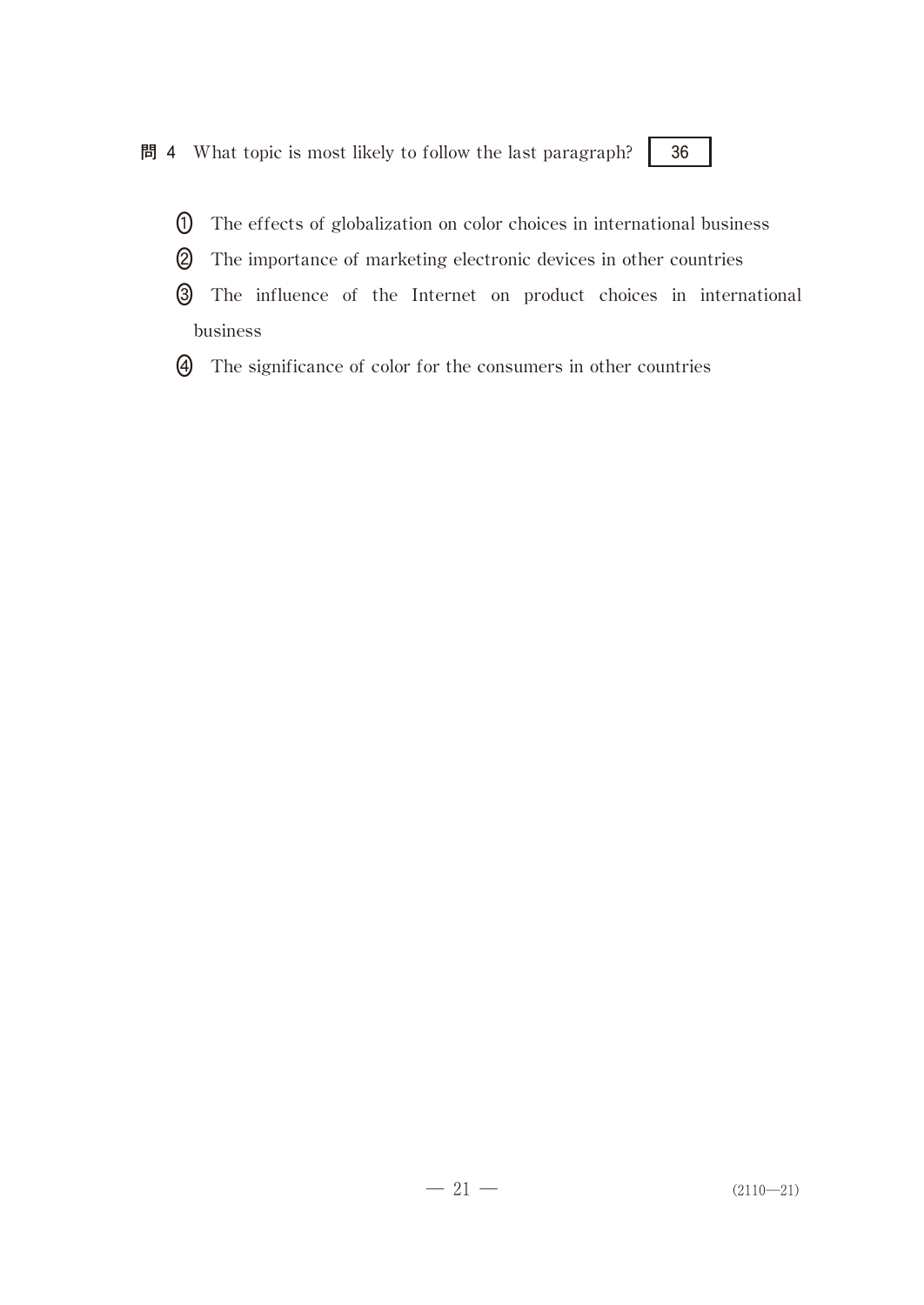- $\mathbf{B}$  次のページの料理教室に関する広告を読み,次の問い(問1~4)の \_40 |に入れるのに最も適当なものを,それぞれ下の(J)~(4)のうちから一つず つ選べ。
- 問 1 What inspired Ralph Bearison to start Papa Bear Cooking School? | 37
	- He knew his family and friends were jealous of his cooking skills.
	- 2) He knew that fathers were not interested enough in cooking.
	- He wanted to give fathers opportunities to become professional cooks.
	- He wanted to teach fathers to cook quick, delicious, and healthy meals.
- 問 2 Tony is going to participate in the French Course and use the discount coupon provided. He will also buy an apron-and-towel set from the school. How much will he pay in total?  $\vert$  38
	- (1) (1) \$270 (2) \$275 (3) \$285 (4) \$300
- 問 3 Ed hopes to expand the variety of food he can cook for his family. He has no free time on weekends or mornings. Which cooking course would he most likely take? 39
	- $\Omega$ Chinese
	- 2 Italian
	- (3) Japanese
	- Sunday Family Breakfast
- $\mathbb{B}$  4 The advertisement suggests that  $\vert$  40
	- 12-year-old children can participate in the Sunday course at no cost
	- **2** Cooking Courses for Fathers will last longer than three months
	- Papa Bear Cooking School requires students to bring ingredients to classes
	- students at Papa Bear Cooking School can eat the food they cook

—  $22$  — (2110—22)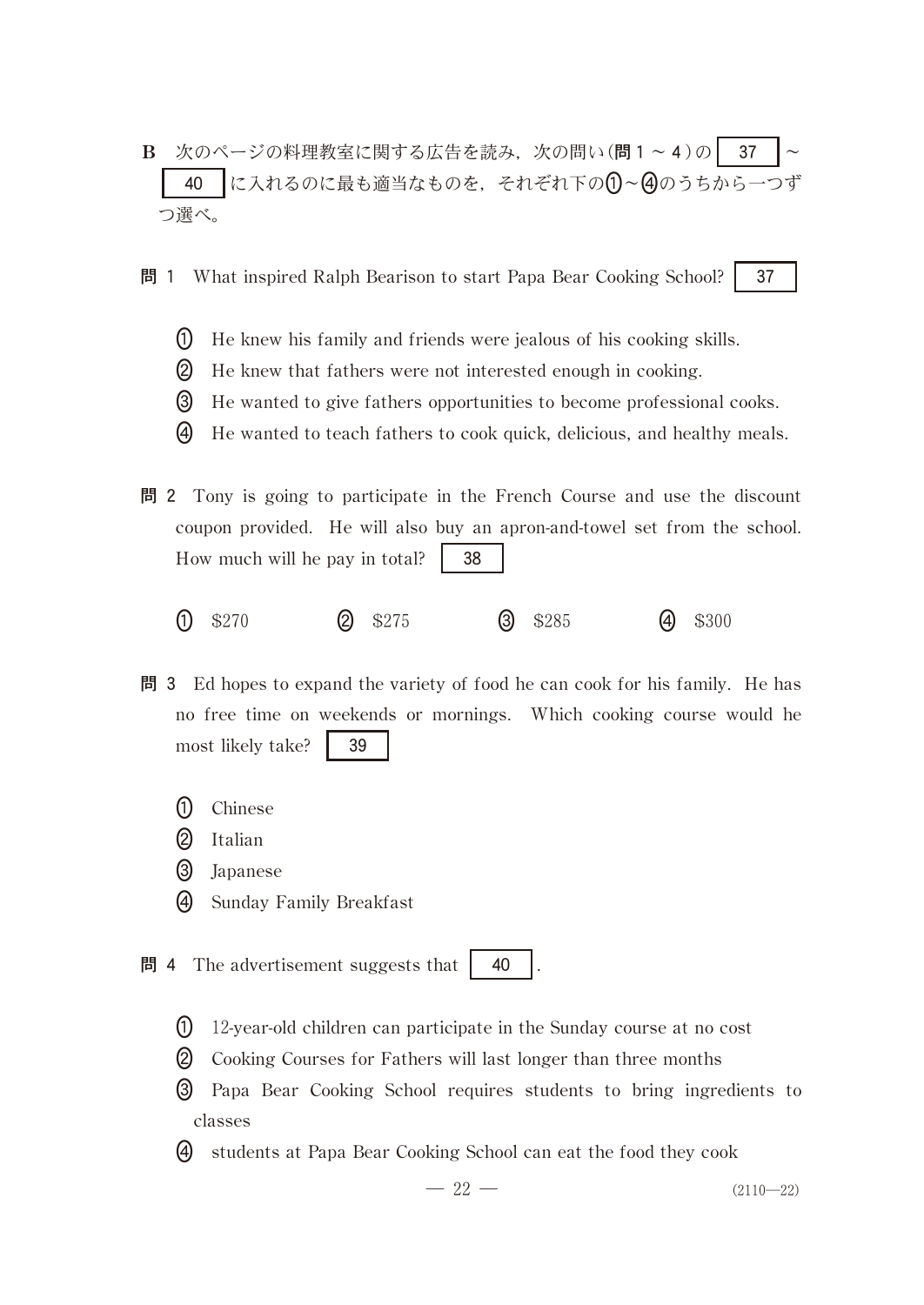# **Papa Bear Cooking School: Cooking Courses for Fathers**



Papa Bear Cooking School was established in 1992 by Ralph Bearison. He recognized that many fathers liked to cook but often didn't have enough time to prepare meals. He hoped to share his interest in cooking meals in a short time that would taste good and be good for their families. At Papa Bear Cooking School, you can learn to create a variety of meals under the guidance of professional cooks, making you the envy of your family and friends. The following cooking courses start in the first week of May.

| <b>Cooking Course</b>    | Day       | Time            | Course Fee |
|--------------------------|-----------|-----------------|------------|
| Italian                  | Tuesday   | $10:00 - 12:00$ | \$150      |
| French                   | Wednesday | $9:00-12:00$    | \$250      |
| Japanese                 | Thursday  | $15:00 - 18:00$ | \$250      |
| Chinese                  | Saturday  | $17:00 - 19:00$ | \$200      |
| Sunday Family Breakfast* | Sunday    | $8:00-10:00$    | \$150      |

\*Children aged 10 to 15 are welcome to join their fathers in the Sunday Family Breakfast Course for \$100 per child.

- $\triangleright$  All courses are 10 weeks long.
- $\triangleright$  Fees include all ingredients.
- $\triangleright$  Cooking knives, silverware, such as forks and spoons, and plates will be provided by the school.

#### **What to Bring**

- $\triangleright$  An apron and towels (You can rent an apron-and-towel set for \$6 per week or purchase a new set at our store for \$50.)
- 

Check out our Papa Bear Cooking School website for details of our facilities and other cooking courses.

An empty stomach!<br>
10% Off **Course Fee Cooking School Cooking School**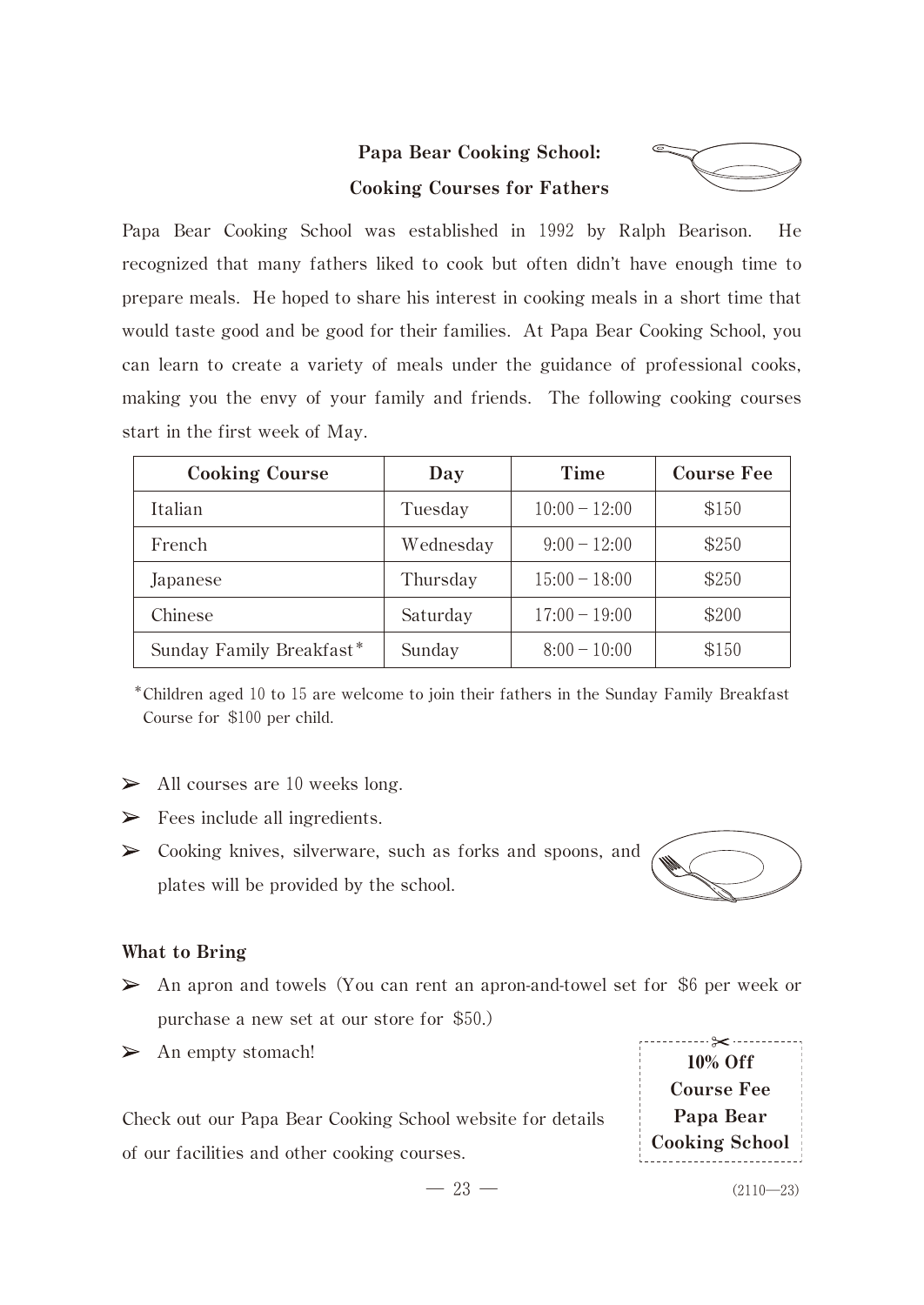# 第5問 次の日誌の抜粋を読み,下の問い(問1~5)の 41 ~ 45 に入れ るのに最も適当なものを,それぞれ下の(I)~(4)のうちから一つずつ選べ。 (配点 30)

# **Selections From the Exploration Journal for Planet X**

#### DAY 1

Our mission of scientific discovery continues, and there is something exciting to report. We may have finally found a planet capable of supporting life. The nearby planets were either too hot or too dry to support life, but this planet seems to be different. Its surface is mostly a blue liquid, though it is spotted with some green and brown parts, and some kind of white substance seems to be moving around the planet.

## DAY 4

Now we are orbiting the planet. It seems that our assumption was correct! There are a few mechanical devices circling around it and their designs are rather complex. They were certainly made by some kind of intelligent beings. Are these machines part of a monitoring system? Have they signaled our approach? There doesn't seem to be any threat, so we have decided to ignore them and get closer to the planet. I hope that their inventors are friendly.

## DAY 8

Unlike our planet, which is totally covered with the precious liquid that sustains us, the green and brown parts of this planet are too dry to support life. The blue part is mostly  $H_2O$  in a liquid state. Although it is liquid, it is not quite the same as the liquid on our home planet. Still, we might be able to find life here. At least, according to our equipment, there seems to be something alive down there. We are ready to start direct observation and will soon dive in. I'm so excited that I won't be able to sleep tonight!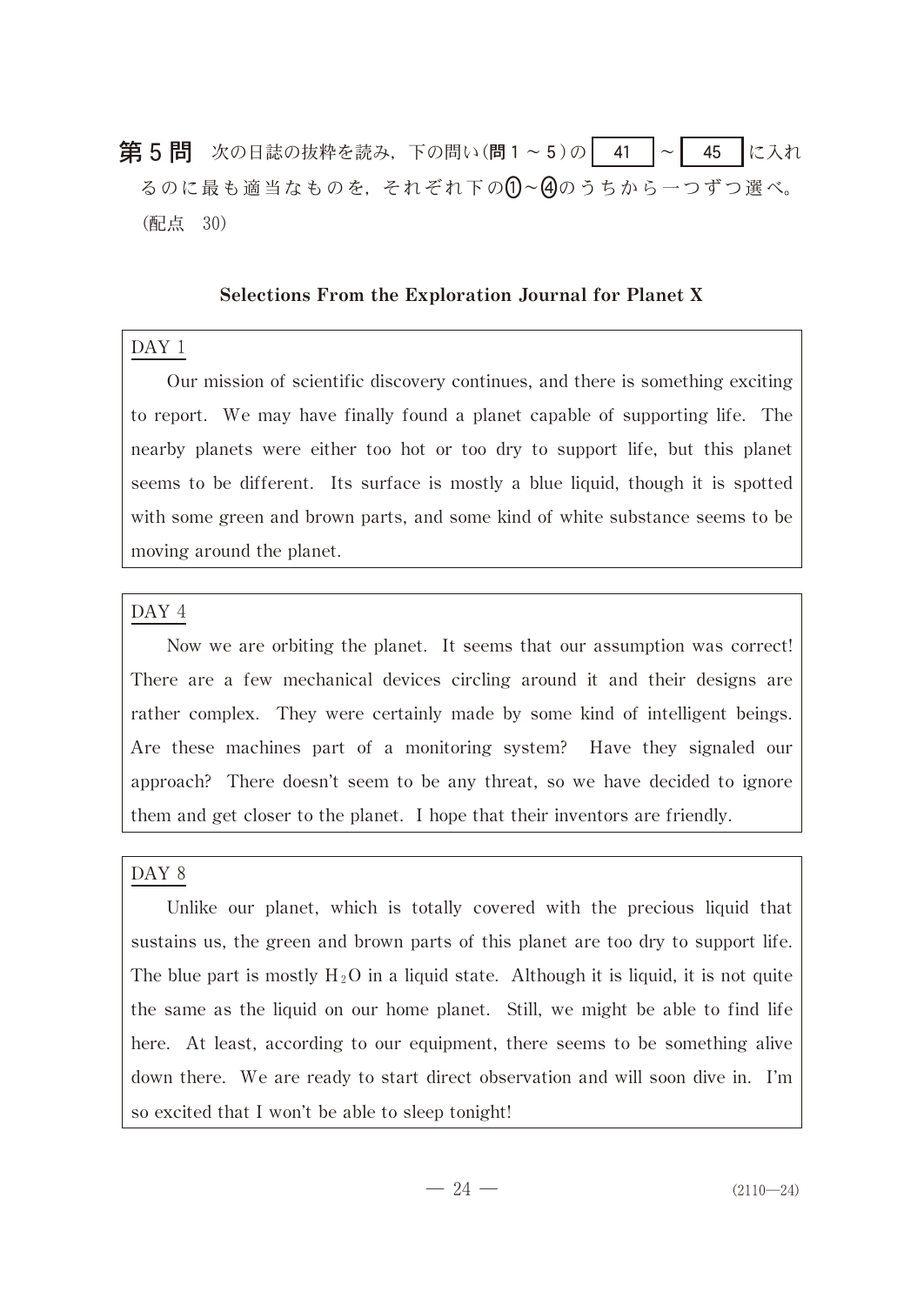# DAY 9

We succeeded in entering this unexplored liquid safely. The scenery around us was very similar to that of our planet, with soft plants gently waving back and forth. We also noticed a variety of thin swimming creatures. How exciting! We have found life on this planet! However, we cannot see any creatures capable of producing an advanced civilization. Without arms, these swimming creatures wouldn't be able to build complex machines even if they were smart. Are the leaders of this planet hiding from us? Do they have reservations about meeting us? Is that why they use those flying objects to check out space? Hopefully, we will be able to find some answers.

# DAY 12

We found a big object lying on the bottom. Its long body looked somewhat like our spaceship. It sat silently looking very old and damaged. Apparently, it isn't being used anymore. Maybe it is a part of the remains of this planet's ancient civilization.

# DAY 19

Since we started our dive, we have seen many more unusual creatures. We were especially surprised to find one that looked very similar to us. The upper part of its body was round and soft. Underneath that were two large eyes and several long arms. It escaped quickly, leaving a cloud of black substance. We don't know if it is the most intelligent life on this planet, but our expectations for new discoveries continue to grow.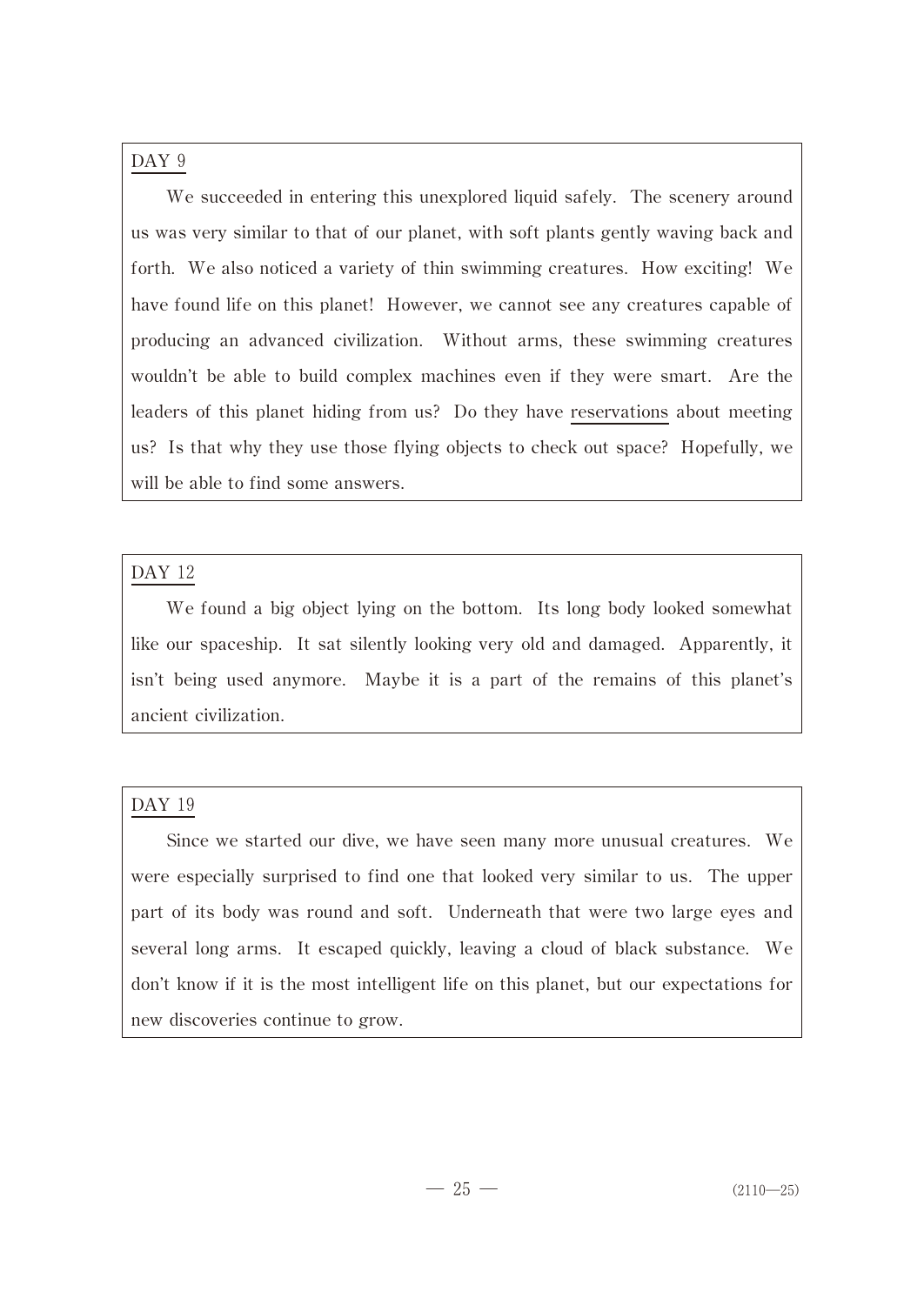### DAY 39

This part of our investigation will soon come to an end. We have found more remains and abandoned objects like the one we found earlier, but there have been no signs of the creatures who made them. Perhaps the leaders of this planet have died out. Anyway, we found life on this planet, which is a very big discovery. We must leave this planet for now, but we will certainly come back someday to continue our research. We will return home with amazing reports.

## DAY 40

We silently floated up to the surface and then into the air. Just as we were leaving the planet, we saw a lot of strange creatures on the dry areas. What a shock! We, creatures living in liquid, had never imagined creatures like them! Floating safely in our ship's liquid, we realized that our common sense had led us to the wrong conclusion.

## **問** 1 What was the purpose of the explorers' journey? | 41

- $(1)$ To assist intelligent creatures on the planet
- To invade a planet and expand their colonies
- To search for life outside their home planet
- To test the performance of their new spaceship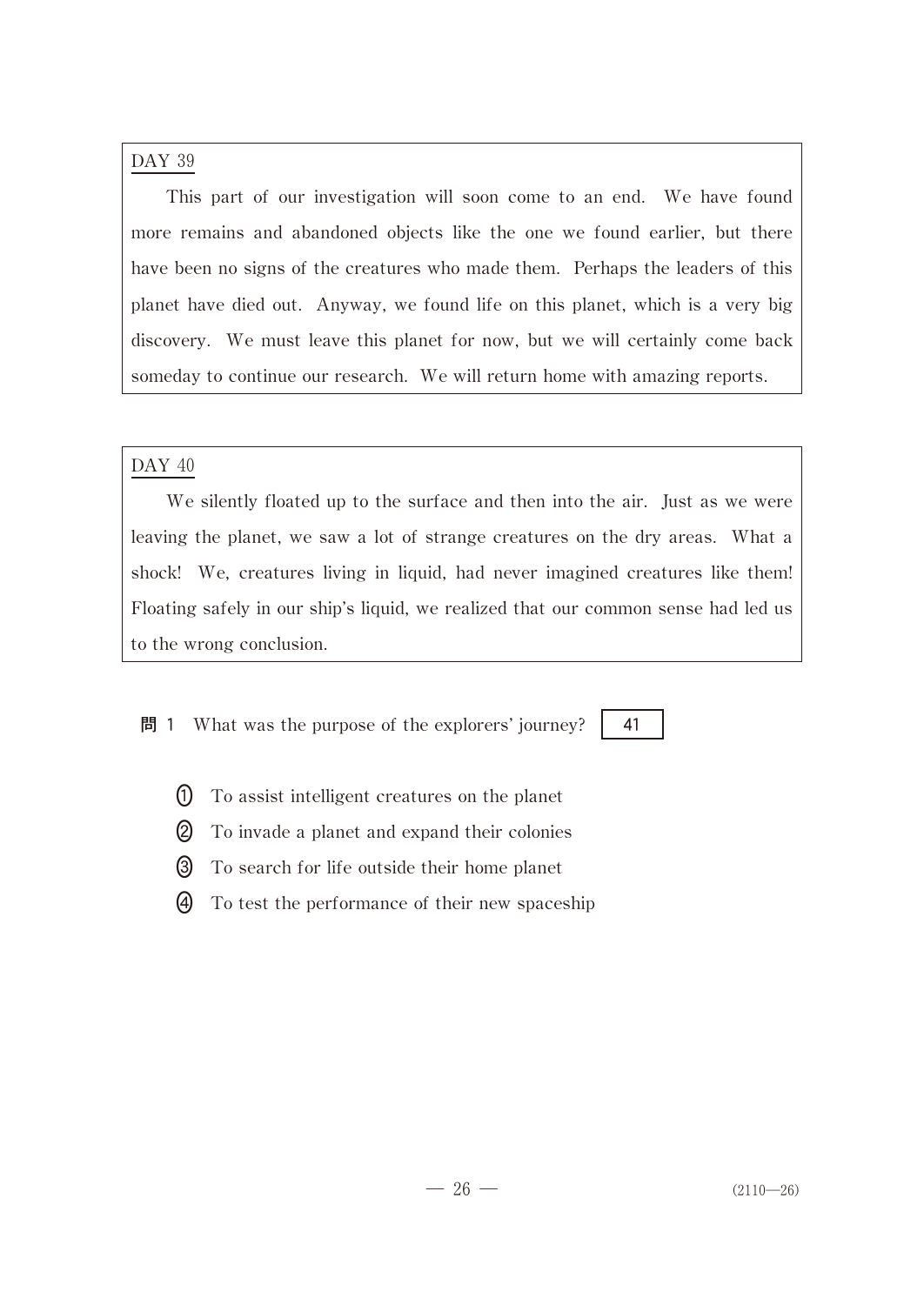- 問 2 When the explorers were observing the planet from space, they imagined that the intelligent creatures on it would  $\begin{bmatrix} 42 \end{bmatrix}$ 
	- $\Omega$ be aggressive toward others
	- have advanced technology
	- have no interest in space
	- no longer live there

問 3 The word reservations as used in DAY  $9$  is closest in meaning to  $\begin{bmatrix} 43 \\ 43 \end{bmatrix}$ 

- $(1)$ appointments
- (2) concerns
- **3** expectations
- **4** protections

間 4 Which of the following best describes the author of the journal? | 44

- A being whose shape resembles an octopus
- A human scientist exploring other planets
- A space creature which looks like a human
- An intelligent flat animal with no arms
- 問 5 The explorers incorrectly assumed that all intelligent creatures would 45 .
	- be less creative than their species
	- have advanced to the land
	- **(3)** live in some kind of liquid
	- understand their language

 $-27 -$  (2110—27)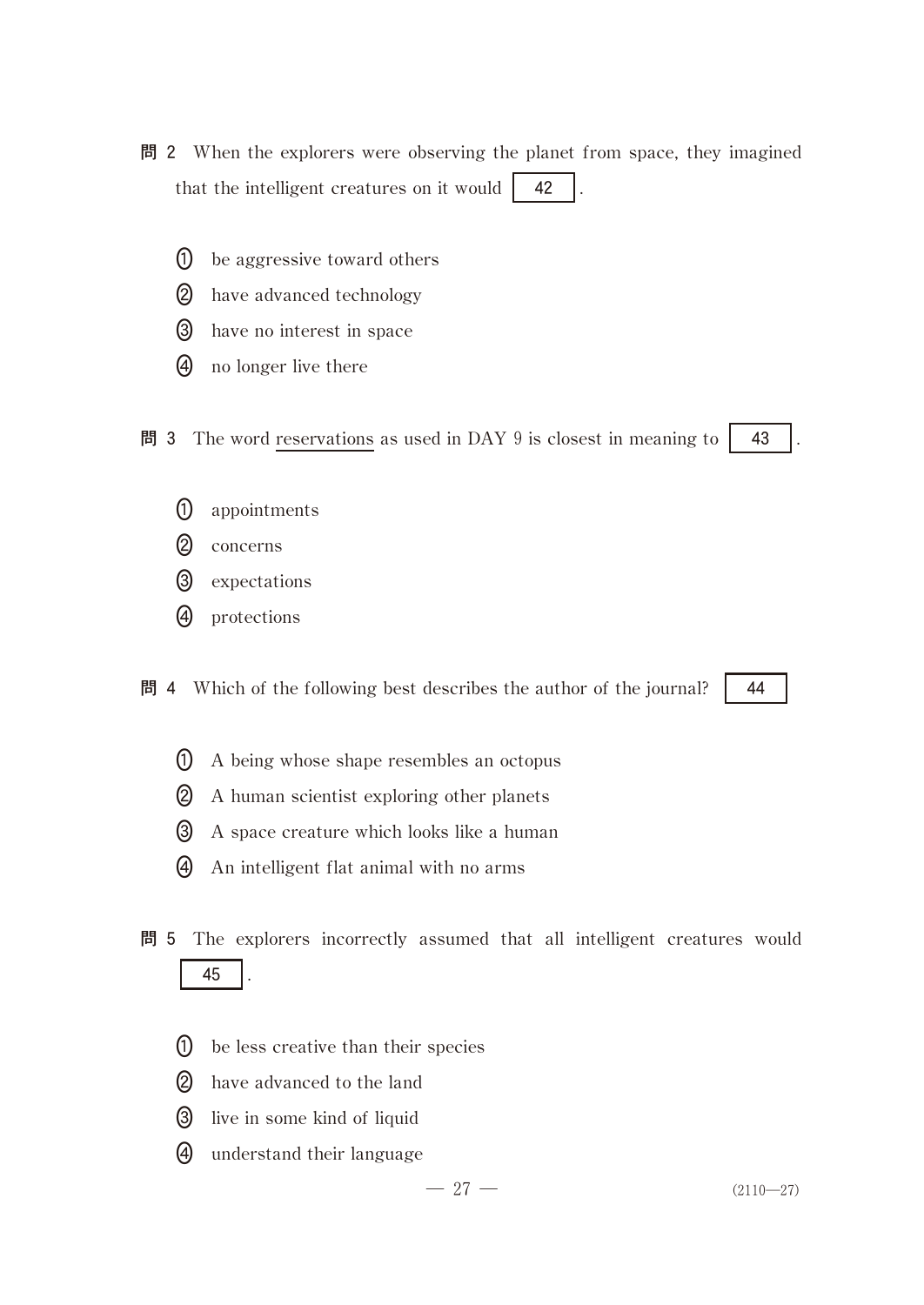- $\mathbf{\hat{H}}$  6 問 次の文章を読み,下の問い $(A \cdot B)$ に答えよ。なお,文章の左にある $(1)$ ~ はパラグラフ(段落)の番号を表している。(配点 36)
	- History teaches us that technology and associated discoveries have changed how we understand the world. Many technological devices provide additional range and power to our natural capacities, such as our five senses. Among these devices, many enable us to see things that we cannot see with the naked eye. This change from invisible to visible has led to tremendous growth in our comprehension of the world and has strongly influenced our ways of thinking.
	- $(2)$  In the 17th century, a scientist noticed that by holding two lenses together in a certain way he could make an object appear larger. He used this technique to construct the first simple telescope. Using these archaic telescopes, early scientists were able to describe the surface of the Moon in detail and to see that Jupiter had at least four such satellites. Since that time, people have developed various devices that expand our range of sight, thus revealing facts about the universe that lies beyond the Earth. The telescope continues to offer us new views concerning things beyond our immediate reach.
	- Later, the microscope was developed using principles similar to the telescope. The microscope allows us to study objects we normally cannot see because they are too small. Looking through a microscope opened up an entirely new world to scientists. Before the invention of the microscope, they couldn't see the structures of human tissues or cells in plants and animals. When they saw these things, they became aware that some things that they had thought were whole and could not be divided, actually consisted of smaller components. These were only visible with the assistance of microscopes. Today, electron microscopes allow us to investigate even smaller items, such as molecules. These advances have altered our concepts regarding the composition of things in the world.

 $-28$  — (2110—28)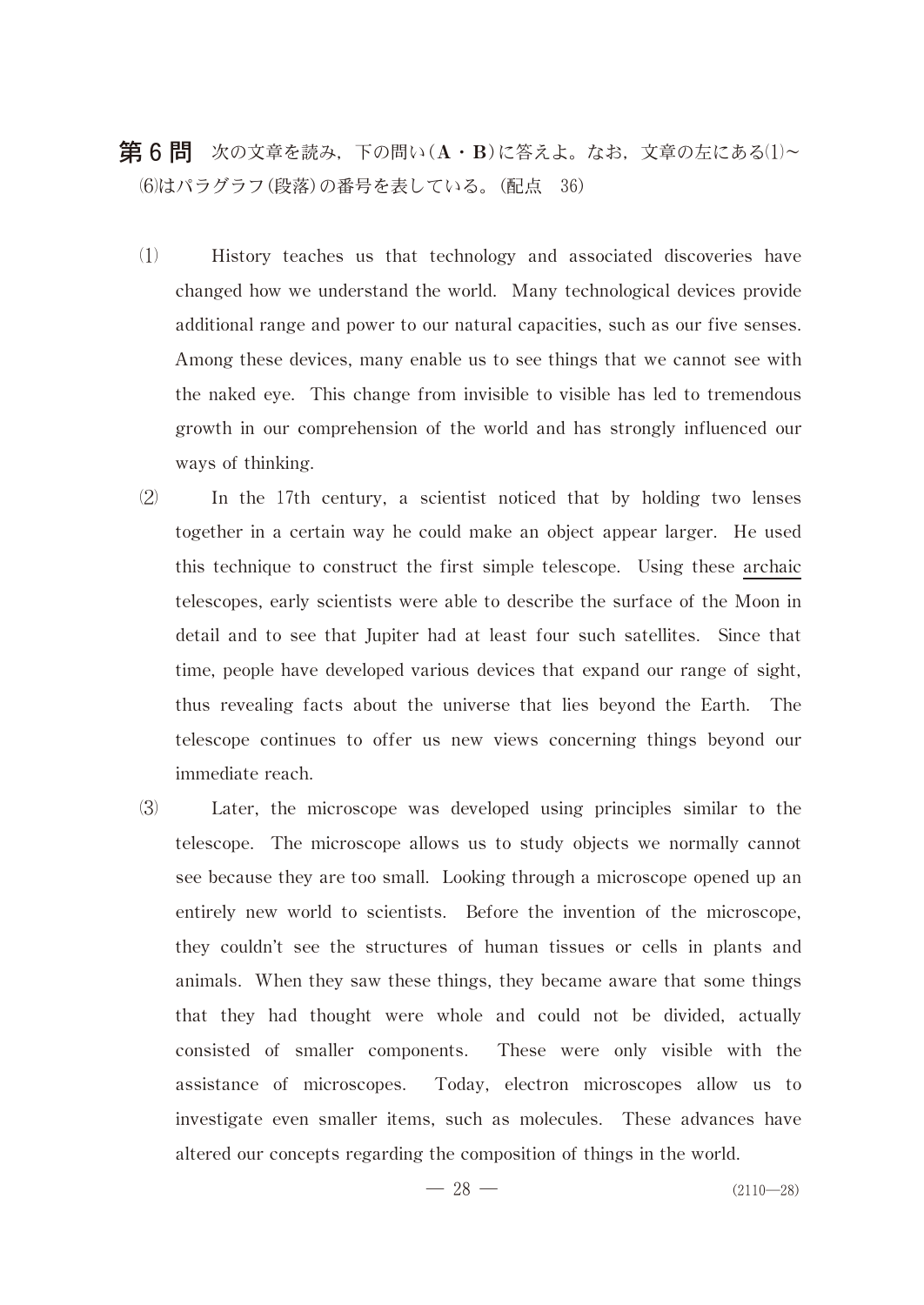- The invention of the camera also made the invisible world visible. In the world, everything is changing. Some things change faster than we can see. The camera is a tool that gives us the power to freeze change at different points in time. Series of pictures have revealed how birds move in flight and athletes run. The camera can also help us see changes that are so gradual that we usually don't notice them. For example, by comparing photos of the same scene taken months or years apart, we can gain insights into how societies change. There are many other ways besides these in which the camera has changed our perceptions of the world.
- In the late 19th century, machines that used the newly discovered X-rays revolutionized the way in which we looked at things. Rather than seeing only the surface of an object, we gained the ability to look into it or through it, bringing the inner elements of many things into our range of view. This capability proved practical in the workplace, useful in laboratories and museums, and instructive in universities. One of the most important applications was in medicine. Doctors often had difficulty diagnosing illnesses or finding problems inside the body. X-rays allowed them to look into their patients, identify where there were problems, and cure them. This use of X-rays brought new understandings and methods for diagnosis and treatment.
- Different technological devices have made it possible to observe things that we could not see with the naked eye. This has significantly altered our understandings of the world around us. Each technological advance changes us in unpredictable ways, and each discovery increases our knowledge about the world. Just as the devices mentioned above have done, new devices will continue to impact our lives and change our ways of thinking in the future.

—  $29$  — (2110—29)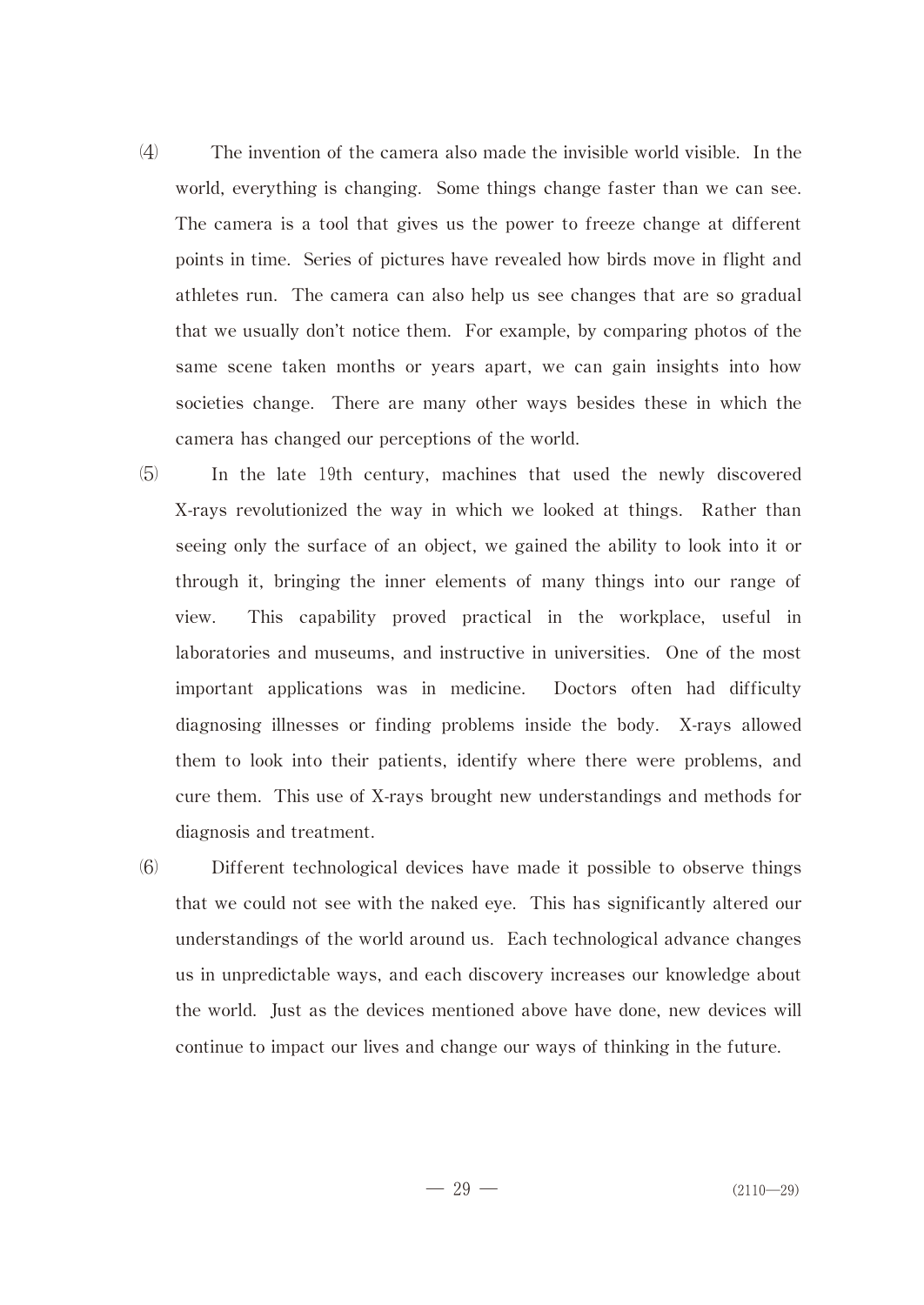- A 次の問い(問1~5)の 46 ~ 50 に入れるのに最も適当なものを,そ れぞれ下の(1)~(4)のうちから一つずつ選べ。
- 問 1 Which of the following is closest to the meaning of archaic as used in paragraph  $(2)$ ? 46
	- $\left( 1\right)$ advanced
	- (2) contemporary
	- (3) ordinary
	- (4) primitive
- $$ 47
	- Cells were too small to be seen with microscopes.
	- Materials were made up of smaller things.
	- Molecules were the smallest components.
	- Sets of lenses decreased the size of items.
- 問 3 According to paragraph  $(4)$ , what do cameras enable us to do? | 48

- To capture moments in time accurately
- To compare rapid social changes
- To make invisible things move faster
- To predict what will happen